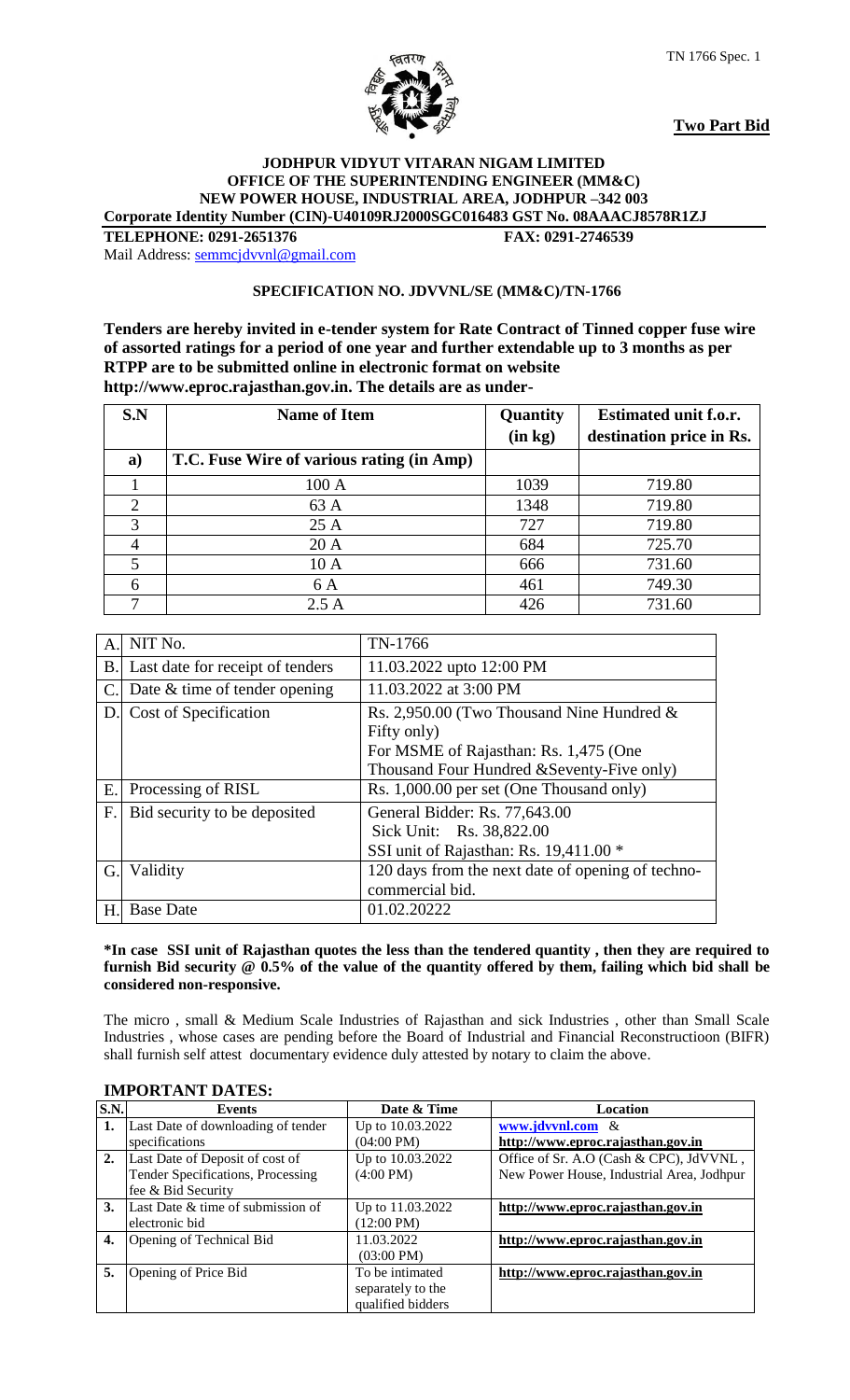|                         | ПУРЕА                                          |                                     |
|-------------------------|------------------------------------------------|-------------------------------------|
| Section-I               | Instructions to bidders                        | (for e-tendering)                   |
| Section-II              | <b>General Conditions of Contract</b>          |                                     |
| Section-III             | <b>Technical Specification</b>                 |                                     |
| Schedule-I              | Schedule of Requirement                        |                                     |
| Schedule-II             | Price adjustment formula                       |                                     |
| Schedule-II-A           | Prices and Price Variation                     |                                     |
| Schedule-III            | <b>Details of Standards</b>                    |                                     |
| Schedule-III-A          | Pre Qualification Requirement (PQR)            |                                     |
| Schedule-III-B          | Performa of Bank Guarantee in lieu of type     |                                     |
|                         | test certificates                              |                                     |
| Schedule-IV             | <b>BOQ</b> (Price Schedule)                    | To be uploaded Online on<br>website |
| Schedule-IVA            | Details of tendered quantity, quantity offered | The bidder is required<br>to        |
|                         | along with justification with reference to     | justify quantity offered as per     |
|                         | qualifying Requirement.                        | qualifying requirement.             |
| Schedule V              | Departure from<br>Guaranteed<br>Technical      |                                     |
|                         | Particulars                                    |                                     |
| Schedule V A            | <b>Guaranteed Technical Particulars</b>        |                                     |
| Schedule VI A           | Departure from the requirement of Technical    |                                     |
|                         | Specification.                                 |                                     |
| Schedule VI B           | Departure from commercial<br>$\&$<br>terms     |                                     |
|                         | conditions of specification                    |                                     |
| Schedule VII            | List of Past supplies.                         |                                     |
| Schedule VII A          | C.A. Certificate                               |                                     |
| Schedule VII B          | Undertaking for C.A. Certificate               |                                     |
| Schedule VIII           | Delivery schedule.                             |                                     |
| Schedule IX             | List of equipment & technical hands            |                                     |
|                         | available with the biding firm.                |                                     |
| Schedule $\overline{X}$ | General Particulars about the tender in brief. |                                     |
| Schedule XI             | Format of Affidavit for Rajasthan MSME         |                                     |
| General                 | Amendments in ITB & GCC & Addendum in          |                                     |
|                         | <b>ITB</b>                                     |                                     |
| Appendix-A              | Performa for Bank Guarantee in lieu of Bid     |                                     |
|                         | Security                                       |                                     |
| Appendix-B              | Declaration by the bidder                      |                                     |
| Annexure-A              | Self attested undertaking                      |                                     |

- 1. Tender documents will be made available on e-Tendering portal [www.eproc.rajasthan.gov.in](http://www.eproc.rajasthan.gov.in/) The bidders, in their own interest are requested to read very carefully the tender document before submitting the bid only through online on website [www.eproc.rajasthan.gov.in](http://www.eproc.rajasthan.gov.in/). The bidders can download bid up to 04:00 p.m. one day prior to schedule date of opening of respective bid mentioned above documents and submit their bids online up to 12:00 p.m. on schedule of respective bid mentioned above.
- 2. Eligible bidders should submit their bid well in advance instead of waiting till last date JdVVNL will not be responsible for non-submission of bids due to any website related problems.
- 3. The cost of Tender specification **Rs. 2950/- / 1475/ ( For MSME of Raj.)-** (Non-Refundable) to be paid by Demand Draft in Favour of the Sr. Accounts officer (Cash & CPC), JdVVNL, Jodhpur and tender processing fees Rs. **1000/-** shall be payable by demand draft in favour of The Managing Director RISL, Jaipur (Non- Refundable). The bidders are required to deposit all these payments in the office of the SE(MM&C), JdVVNL, Jodhpur up to 4.00 PM one day prior to date of tendering otherwise their bids are liable to be rejected.
- 4. The Bid Security amount (as applicable) to be paid by demand draft/banker"s cheque in favous of SR.AO(CASH & CPC), JDVVNL, Jodhpur (Payable at jodhpur) 342003 **up to 4.00 p.m upto one WORKING day prior to schedule date of opening** of respective bid or Bank guarantee, in specified format, of a scheduled bank in favour of superintending Engineer (MM&C), JDVVNL, Jodhpur be deposited to the Sr. Accounts Officer (MM&C), JdVVNL, New Power House, Industrial Area,Jodhpur-342003 **up to 4.00 p.m. up to one WORKING day prior to schedule date of opening** of respective bid and obtain a receipt/acknowledgement thereof. No other mode of deposit shall be accepted. At the time of depositing the Bid Security amount or Bank Guarantee, the bidder shall also furnish self attested and duly attested by Notary, the documentary evidence of SSI/MSME unit of Rajasthan or of sick unit (as applicable) along with affidavit as per schedule XI on Non-Judicial Stamp of Rs. 100/-.

The Bank Guarantee against Bid Security be issued by Nationalized / Scheduled Bank. The same may be accepted after confirmation by issuing Bank. If any Bid Security Bank Guarantee not is proper format / not confirmed by the issuing Bank the same would not be accepted and the bidder would be immediately shorted out from bid process.

#### **INDEX**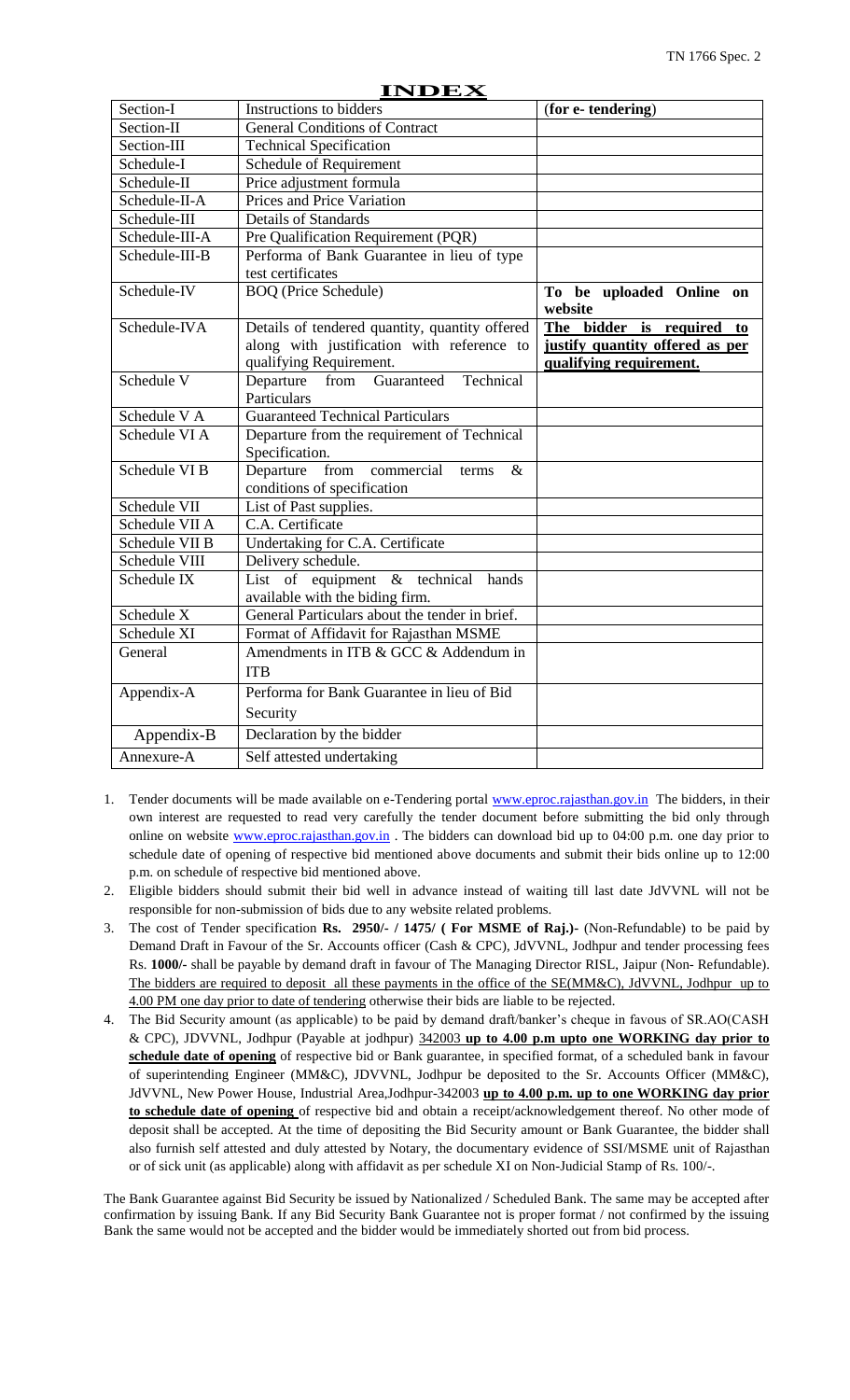

**SECTION-III**

#### **TECHNICAL SPECIFICATIONS FOR RATE CONTRACT OF TINNED COPPER FUSE WIRE FOR ASSORTED CURRENT RATINGS FOR A PERIOD OF ONE YEAR AND FURTHER EXTENDABLE UPTO 03 MONTHS AS PER RTPP, AGAINST TN-1766**

#### **3.01 SCOPE**

This specification is intended to cover the design, manufacture and testing before despatch, supply and delivery of Tinned Copper Fuse Wire at sites. Tinned copper fuse wire shall be used for rewirable type electric fuses at various sites of Jodhpur Vidyut Vitran Nigam Limited for protection of lines and transformers.

#### **3.02 STANDARD:-**

The Tinned Copper Fuse wire shall be generally comply in all respect to the requirement of relevant IS:9926/1981 amended upto date except wherever modified in this specification.

Consideration may be given to alternative which the supplier consider advisable by reasons of his own manufacturing requirements and experiences, provided descriptive matter is submitted and recommended device of arrangement is equal to or superior to that required by the accompanying specification and if the purchaser is convinced of the quality and/ or superiority of the material.

# **3.03 TECHNICAL SPECIFICATION:-**

The Tinned Copper Fuse wire shall be conforming to the IS:9926/1981 with latest amendments, if any. The Tinned Copper fuse wire shall comply with the following requirements:-

a) The fuse wire shall be made from electrolytic tough pitched (ETP) copper (tinned) conforming to IS:8130/1984 amended upto date.

b) The fuse wire shall be circular and shall have a uniform cross section and free from pits, draw marks or any other harmful surface defects.

c) The tin coating layer shall be uniform, smooth, continuous and firmly adherent to the base copper material.

d) The electrical properties of the material used for making the fuse wires shall be as given hereunder:-

| $\mathbf{i}$ . |                    | Resistivity at 20 deg. C. |                                         | 0.017241 ohm mm                                          |                              |
|----------------|--------------------|---------------------------|-----------------------------------------|----------------------------------------------------------|------------------------------|
|                |                    |                           |                                         |                                                          | Sq/m                         |
| ii.            |                    | Density at 20 deg. C.     |                                         |                                                          | 8.89 gm/cub cm.              |
| iii.           |                    |                           |                                         | Constant mass temp. deficient of resistance at 20 deg.C. | 0.00393/deg.C.               |
| iv.            |                    |                           | Coefficient of linear expansion         |                                                          | $17 \times 10^{-6}$ / Deg.C. |
| V.             |                    |                           | Diameter & maximum allowable Resistance |                                                          | As per Table                 |
| Rated          |                    | Nominal                   | Tolerance                               | Permissible resistance in Ohm per meter at 20            |                              |
|                | Current of $\vert$ | diameter                  | $(+/-)$ t                               | Deg.C.                                                   |                              |
|                | fuse wire          |                           |                                         |                                                          |                              |
|                |                    |                           |                                         |                                                          |                              |
|                |                    |                           |                                         |                                                          |                              |
| 1              |                    | $\overline{2}$            | 3                                       | 4                                                        | 5                            |
| A              |                    | mm                        | Mm                                      | Max.                                                     | Min.                         |
| 2.5A           |                    | 0.13                      | 0.002                                   | 1.3358                                                   | 1.2426                       |
| 6 A<br>0.20    |                    |                           | 0.003                                   | 0.5644                                                   | 0.5250                       |
| 10A            |                    | 0.35                      | 0.004                                   | 0.1834                                                   | 0.1730                       |
| 20 A           |                    | 0.63                      | 0.006                                   | 0.0566                                                   | 0.0535                       |
| 25 A           |                    | 0.75                      | 0.008                                   | 0.0400                                                   | 0.0376                       |
| 63 A           |                    | 1.50                      | 0.015                                   | 0.0099                                                   | 0.0094                       |
| 100 A          |                    | 2.00                      | 0.020                                   | 0.0056                                                   | 0.0053                       |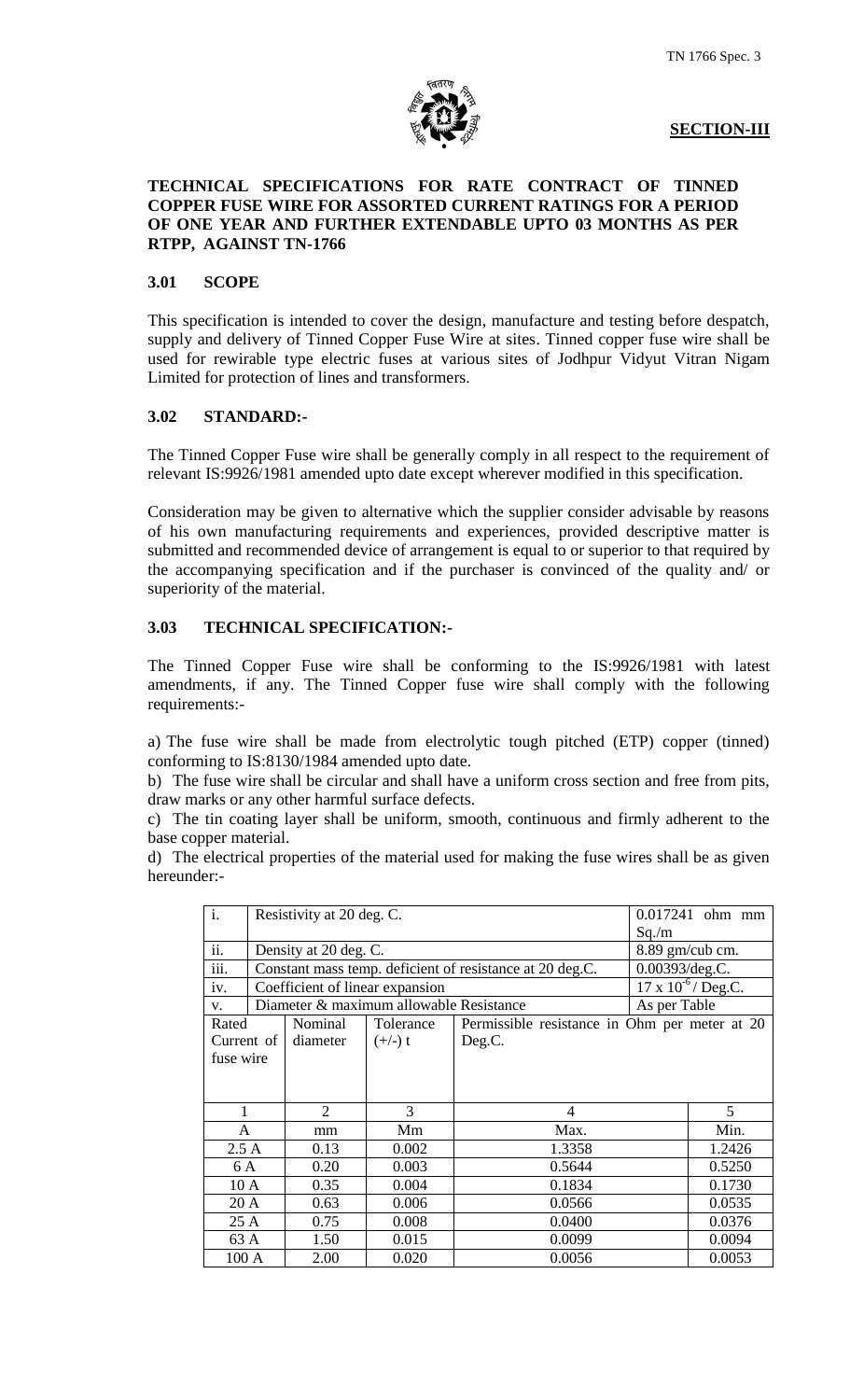#### **3.04 TEST CERTIFICATE:-**

The bidder must furnish type test reports along with bid as specified in IS:9926-1981 with latest amendments, from the testing house as specified in the Qualification Requirement of the Tender Documents (Schedule-III-A).

#### **3.05 TESTS**

The samples of all ratings/ sizes will be tested as per sampling plan of ISS at your works free of cost in presence of our inspecting officer for compliance to the requirement of guaranteed technical particulars and relevant IS:9926/1981 for acceptance of offered lot. **Acceptance Tests** 

The following tests shall be carried out as Acceptance Tests on the samples to be selected as per sampling plan:-

- i) Visual examination.
- ii) Dimensional Check.
- iii) Resistance Check.

# **3.06 PACKING:**

The wire shall preferably be supplied in spools weighing 10 gms to 50 gms. The spools shall be so packed that the fuse wire are adequately protected against damages in ordinary handling and transit. The net weight of fuse wire of one spool should be 500 gms.

#### **3.07 MARKING:**

Each packing containing spools/ reels/ coils of fuse wire shall be clearly marked with the following information:-

- i. Manufacturer's name or trade mark.
- ii. Purchaser"s TN No., PO No. & date.
- iii. The material of fuse wire i.e. copper.
- iv. Length and weight of each spool.
- v. ISI certification mark.
- vi. The rated current.

#### **3.08 SCHEDULE OF REQUIREMENT**

The approximate requirement for following ratings of Tinned Copper Fuse Wire is as under:

| <b>S. No.</b> | <b>Ratings</b> | Approx. qty. (Kg.) |
|---------------|----------------|--------------------|
|               | 100 A          | 1039               |
|               | 63 A           | 1348               |
| 3             | 25 A           | 727                |
|               | 20 A           | 684                |
|               | 10A            | 666                |
| 6             | 6 A            | 461                |
|               | 2.5A           | 426                |
|               | <b>Total</b>   | 5351               |

Nigam reserves the right to increase/ decrease the quantity of any rating to any extent at the time of finalization.

#### **3.09 DELIVERY SCHEDULE:**

The delivery of material shall be completed within 30 days from the date of issue of PO against the rate contact for each consignment.

#### **3.10 Quality Assurance Plan:**

1) The Bidder shall invariably furnish following information along with his offer, failing which the offer shall be liable for rejection. Information shall be separately given for individual type of equipment offered.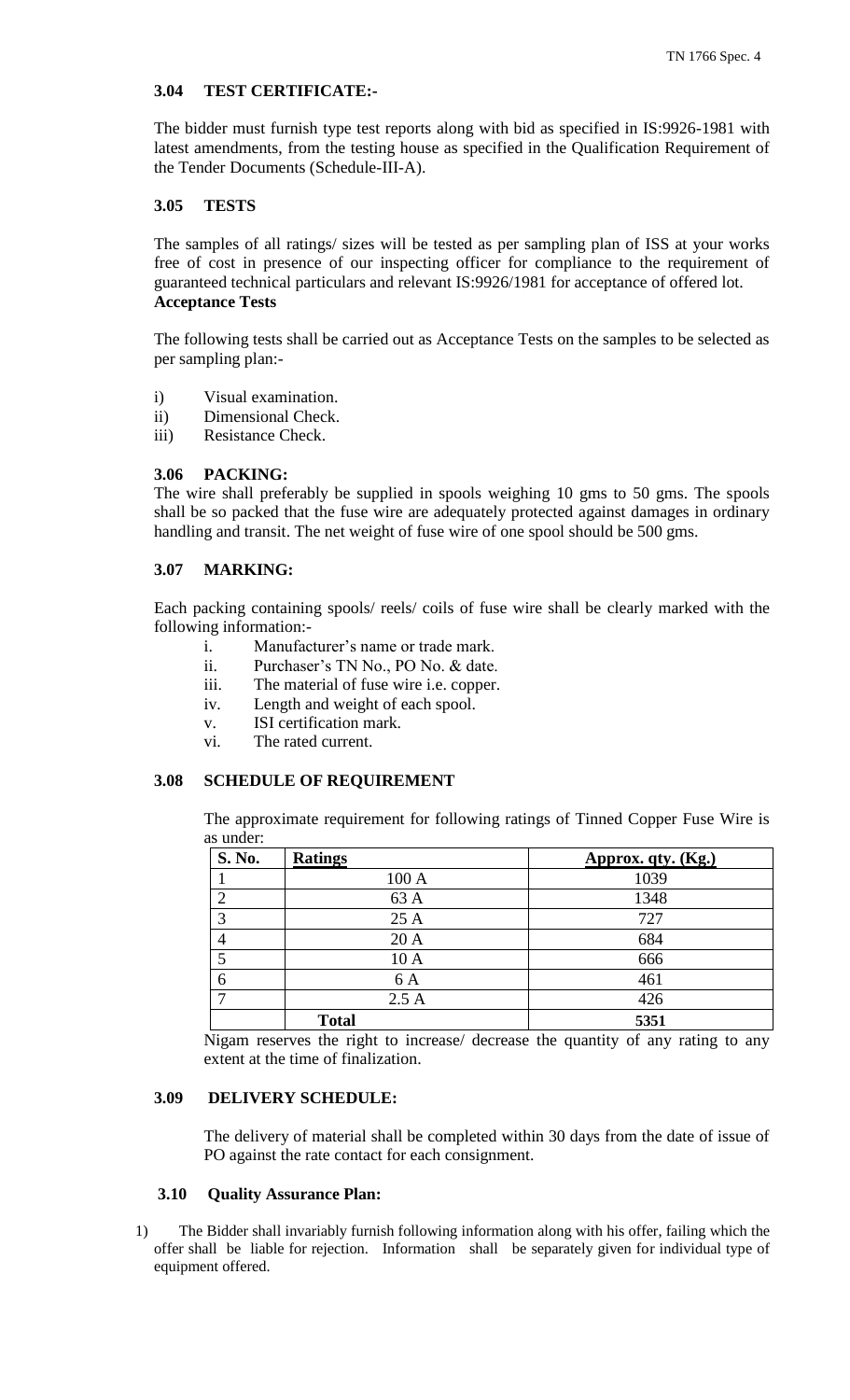- i) Statement giving list of important raw material, names of sub-suppliers for the raw materials, list of standards according to which the raw material are tested, list of tests normally carried out on raw material in the presence of Supplier's representative, copies of test certificates.
- ii) Information and copies of test certificates as in (i) above in respect of bought out items.
- iii) List of manufacturing facilities available.
- iv) Level of automation achieved and list of areas where manual processing exists.
- v) List of areas in manufacturing process, where stage inspections are normally carried out for quality control and details of such tests and inspections.
- vi) Special features provided in the equipment to make it maintenance free.
- vii) The bidder should have adequate facilities to carryout accurately all required tests during manufacturing and routine/acceptance tests as per relevant ISS/IEC standards at the final end routine/acceptance. The supplier will ensure that all testing/measuring instruments/apparatus are calibrated at regular periodicity from reputed test house as per relevant standards and a certificate of testing authority is made available to purchaser's inspector at the time of inspection. Such calibration certificates, in any case shall not be older than one year on the date of such tests".
- viii) List of testing instruments and apparatus along with their last date of calibration, available with the Bidder for testing of equipment specified and test plant limitation, if any, vis-a-vis the type, special, acceptance and routine tests testing during manufacture specified in the relevant standards. These limitations shall be very clearly brought out in "Schedule of Deviations".
- 2) **The Supplier shall also submit the following information to the Purchaser, along with drawings/GTPs/BOM of ordered material, within 15 days of placement of order for purchaser's approval:-**
- i) Name of the raw material as well as bought out accessories and the names of sub-suppliers selected from those furnished alongwith the offer.
- ii) Type test certificates of the raw material and bought out accessories/items.
- iii) Quality Assurance Plan (QAP) with hold points for Purchaser's inspection. The QAP and Purchaser's hold points shall be discussed between the Purchaser and the Supplier before the QAP is finalized.
- 3) The Supplier shall submit the routine test certificates of bought out items and raw material at the time of routine testing of the fully assembled equipment.

#### **3.11 Purchasing on the risk & cost of supplier, in case of non-execution of order/ delay in delivery.**

If the material (s) / equipment (s) is /are urgently required to Nigam and for which final notice has been given to supplier but supplier is being breach of agreement against stipulated delivery schedule, if at any time during the currency of the contract, the performance in whole or in part be prevented or delayed by more than the three months of the delivery schedule, the purchaser reserves the right to procure the material/equipment on order or part thereof from any other source at the risk and cost of the contractor/ supplier.

**3.12** As GST act has been effected from 01.07.2017, therefore, BOQ has been prepared accordingly with applicability of GST. Further, old tax structure wherever appearing in ITB/GCC/Specification may be replaced by GST as per notification.

Further, GST registration number of Jodhpur Discom is 08AAACJ8578R1ZJ.

## **3.13 ADDITIONAL ORDER**

Repeat order for additional quantities upto 50% of original ordered quantities, may be placed by the Nigam on the same rates , terms and conditions given in the contract.

 **3.14** Every Micro, Small & Medium enterprises of Rajasthan shall be required to submit an affidavit in schedule-XI, along with duly filled bid document.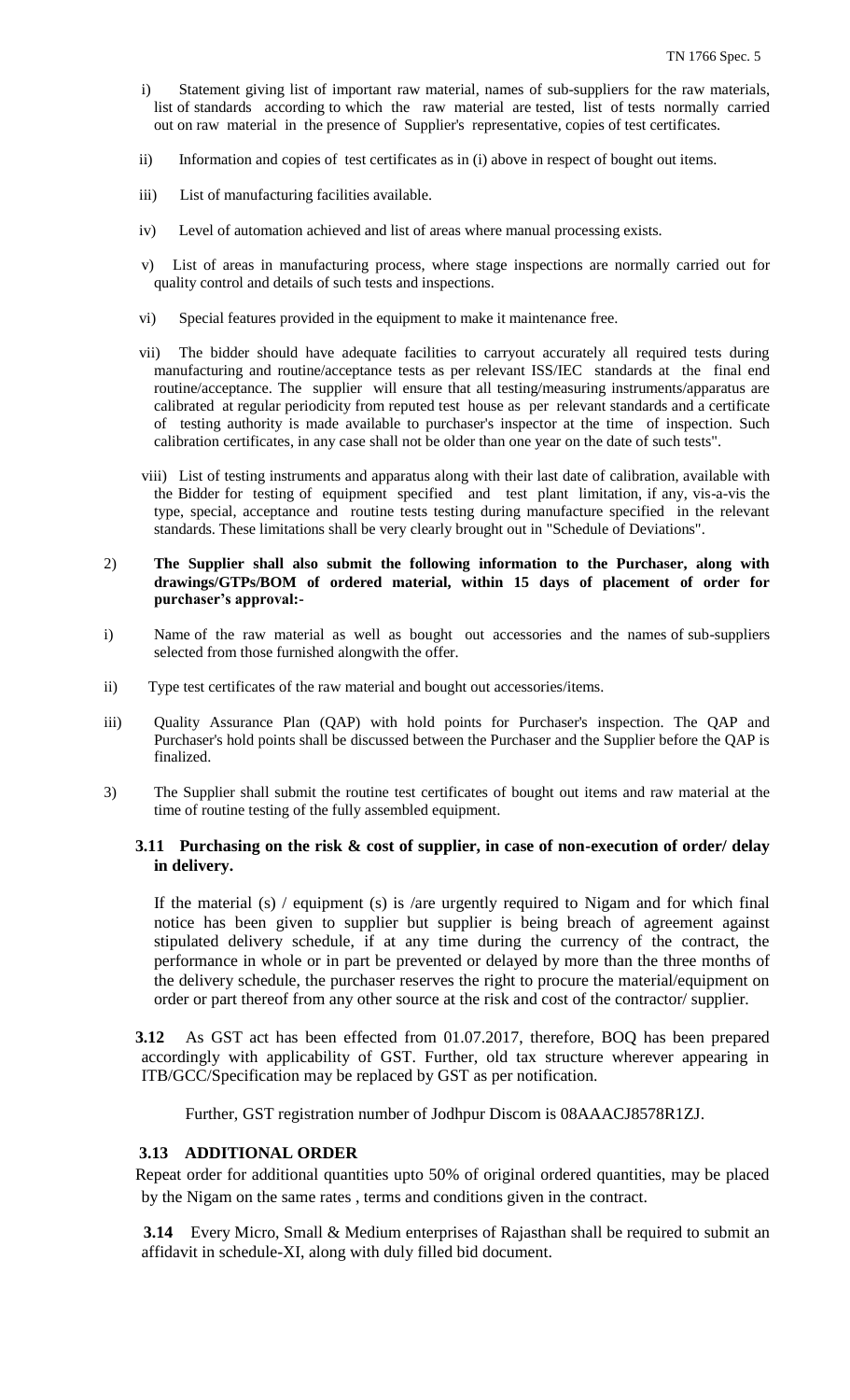

# **SCHEDULE- I**

# **SCHEDULE OF REQUIREMENT**

| S.No           | <b>ITEM</b>               | <b>QUANTITY</b> (in Kg.) |
|----------------|---------------------------|--------------------------|
|                | <b>Tinned Copper Fuse</b> |                          |
|                | Wire of ratio             |                          |
|                | 100A                      | 1039                     |
| $\overline{2}$ | 63 A                      | 1348                     |
| 3              | 25 A                      | 727                      |
|                | 20 A                      | 684                      |
| 5              | 10 A                      | 666                      |
|                | 6 A                       | 461                      |
|                | 2.5A                      | 426                      |

**NOTE:-The quantities as mentioned in the schedule of requirements are tentative and may increase/decrease as per the requirement of the Nigam.**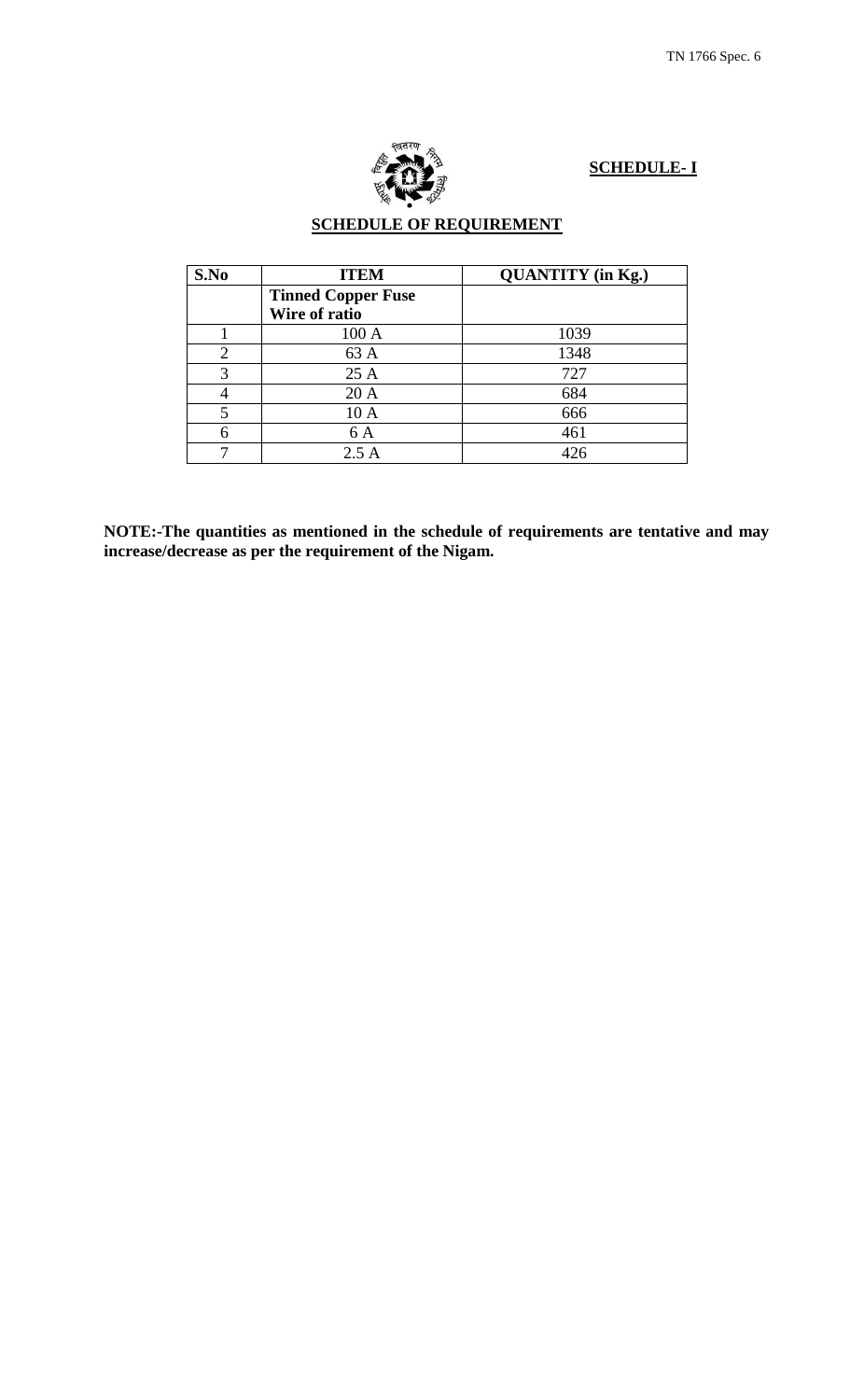# **SCHEDULE- II**



## **PRICE ADJUSTMENT FORMULA**

#### **ITEM: TINNED COPPER FUSE WIRE**

The price variation formula shall be applicable as under:-

 { Price of copper in Rs./Kg.} – Price of copper in Rs/Kg.} {on date of adjustment.} (on base date}

% variation in ex-works

price of Tinned Copper = 0.95x----------------------------------------------------------------------- x 100

{Base Price of copper in Rs./Kg.}

The rates/ prices applicable for Copper shall be of HCL sale price of Electrolytic copper wire rods as per IEEMA circular.

Note:-

- i) IEEMA prices shall be excluding taxes.
- **ii)** Base date = **The base date will be 01.02.2022 irrespective of date of tender opening**

**------------------**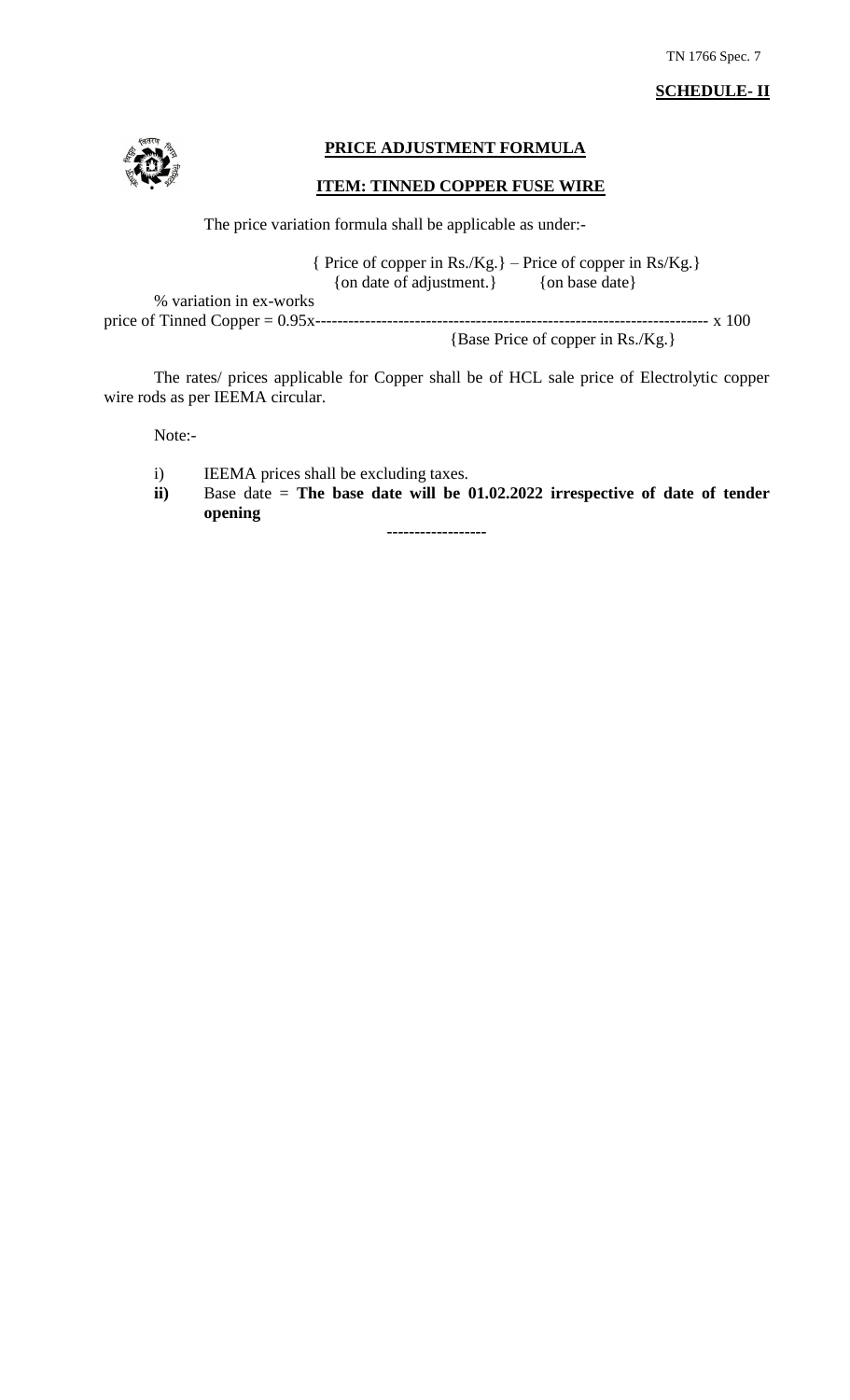

#### **PRICES & PRICE VARIATION**

- a) The prices quoted shall be variable as per Price Variation Formula given in the Specification (Schedule-III-A) without any ceiling.
- b) If the price variation formula is changed, the same shall be applicable for the price variation. During the transit period when both old and new indices are being circulated, then the admissible Price Variation shall be applicable, which is advantageous to Nigam, and the period from which the old indices are discontinued then the P.V. shall be admissible with the new indices.
- c) The date of delivery applicable for claiming price variation shall be the date prevailing on the first day of Calendar month which shall be determined in the manner prescribed hereunder:-
- (i) When the material is offered within stipulated delivery schedule : For allowing P.V. the date of delivery shall be considered the date on which material is notified as being ready for inspection or date of receipt of inspection call in the office.
- (ii) When the material is offered after expiry of stipulated delivery schedule : For allowing P.V. in the cases supplies are made after the expiry of scheduled delivery, the price prevailing in the last month of the stipulated scheduled delivery or the date on which material is notified as being ready for inspection or date of receipt of inspection call in the office, whichever is beneficial to Nigam shall be allowed.
- (iii) When the material if offered ahead of delivery schedule on the request of Jodhpur Vidyut Vitran Nigam Limited : Normally supplies ahead of delivery schedule shall not be accepted. However in case of urgency of material, if supplies are accepted ahead of delivery schedule, PV shall be allowed on the basis of the material is notified as being ready for inspection or date of receipt of inspection call in the office.
- (iv) When the material is offered ahead of delivery schedule by firm at their own and accepted by Nigam on the request of firm: Normally the request of the firm to accept the material ahead of delivery schedule will not be accepted. In case firm offers supplies ahead of delivery schedule at their own and such request is accepted by Nigam, the price prevailing in the last month of stipulated delivery schedule or the date on which material is notified as being ready for inspection or date of receipt of inspection call in the office, whichever is beneficial to Nigam shall be allowed.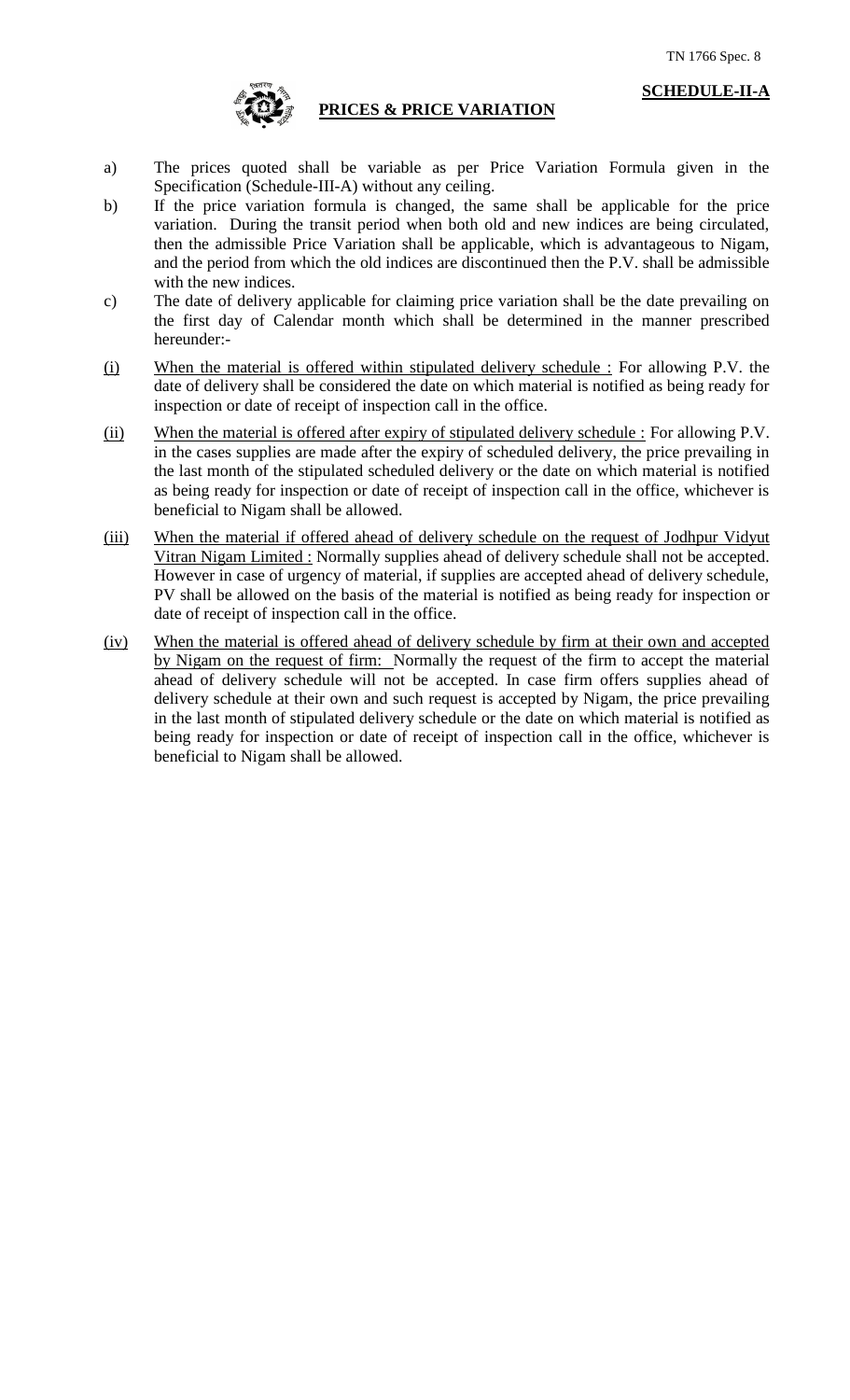# **Schedule – III**



# **JODHPUR VIDYUT VITRAN NIGAM LIMITED**

**A Govt. of Rajasthan Undertaking Prescribed technical specification for supply of** 

(Name of Material/Equipment/Machinery/T&P etc.)

| S.No. Technical specification | Name of IS/other         | Other particulars to which |
|-------------------------------|--------------------------|----------------------------|
| material/equipment/           | standard specification   | if any.                    |
| Machinery/T&P shall confirm   | to which material should |                            |
| confirm                       |                          |                            |

Certified that we agree to all the aforesaid technical specification except at S.No……. for which our technical specification shall be as under:-

| S.No. | Technical specification                              | Name of IS/other       | Other particulars |
|-------|------------------------------------------------------|------------------------|-------------------|
|       | to which material/equipment/                         | standard specification | if any.           |
|       | Machinery/T&P shall confirm to which material should |                        |                   |
|       |                                                      | confirm                |                   |

 **(Signature)** Name & Designation with seal of the bidder.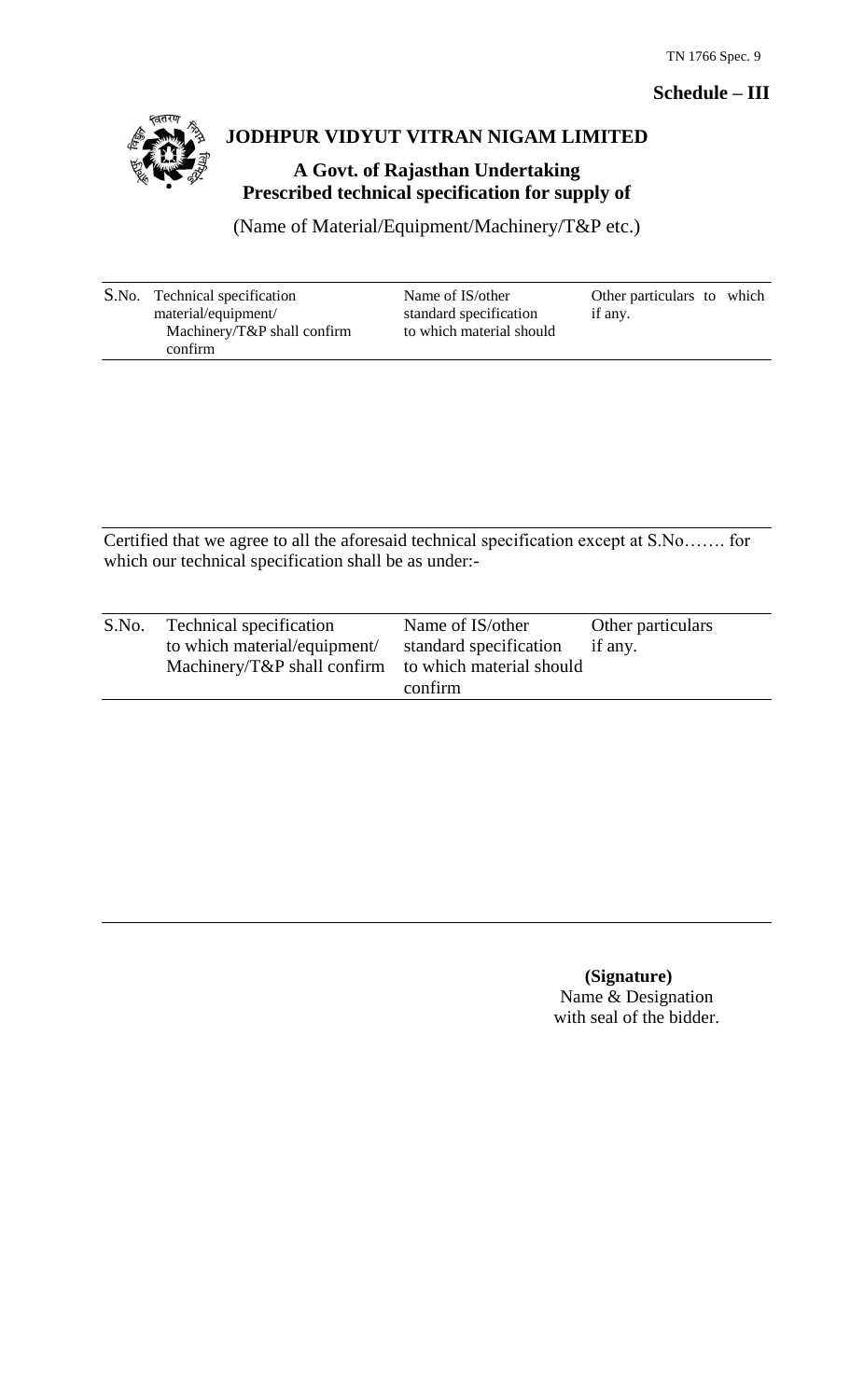

# **QUALIFICATION REQUIREMENT**

#### **ITEM:- RATE CONTRACT OF TINNED COPPER FUSE WIRE FOR ASSORTED CURRENT RATINGS TN- 1766**

The bidder should fulfill following qualifying requirements for successful participation in the tender along with relevant documentary evidence supporting each qualifying requirement without which the offer shall be considered non-responsive & rejected.

### 1.0 **STATUS OF BIDDER:-**

- a) The bidder should be a Manufacturer of offered items. The offers from sole selling agent/ authorized dealers shall not be entertained.
- b) Old/ New suppliers:- Any bidder located within or outside the state of Rajasthan has participated for the first time in a particular Discom & meeting minimum qualification requirement and has supplied the tendered material/or of higher rating in other utility shall be treated as an old supplier. Rajasthan"s firms although supplied in past but not meeting minimum quantity supplied criterion including altogether new units which have not supplied any quantity but having adequate & required manufacturing and testing facility and technical know-how of the tendered material shall be considered as new firms and would be eligible for trial order only. In case of supply made to the licensed power utility outside India, the C.A. certificate furnished by firm shall be considered.
- c ) The bidders should be qualified, not be insolvent, not be in receivership, not be bankrupt or being wound up, should not have affairs administered by a court or a judicial officers, should not have business activities suspended, should not be blacklisted or debarred by any utility/ government agency, should not have a conflict of interest. For this bidder is required to furnish a Declaration as per Appendix-B, on Rajasthan Nonjudicial Stamp Paper of Rs. 100/ (excluding surcharge on Stamp Paper, as per rules)

# 2.0 **PAST SUPPLY & PERFORMANCE CRITERIA** :-

The bidder shall meet both past supply and performance criteria as detailed below for opening of tenders:-

#### **2.01 PAST SUPPLY:-**

- 2.01.1 The bidder is required to quote for minimum 10% tendered quantity of tendered item, failing which their offer may be considered Non-Responsive.
- 2.01.2 The bidder should have designed, manufactured / fabricated, tested and supplied to utility / Discoms / Govt. Departments at least  $2 \times QQ$  (QQ being the quoted quantity) of similar item / higher rating of tendered material / equipment in last 3 financial years from the date of opening of technical-commercial bid.
- Note: Requirement of quantity manufactured, minimum quantity to be offered and amount of Bank Guarantee to be furnished in absence of test certificate shall be reduced to 25% for Rajasthan based units.
- 2.01.3 In support of fulfillment of the past supply criteria, the bidder shall furnish documentary evidence in the form of certificate from Chartered Accountant in the enclosed prescribed proforma only. This prescribed proforma should be furnished either in original or copy duly attested by Notary. The bidder shall also sign and affix seal on the C.A. Certificate. **The CA Certificate should be furnished on the letter head of CA and information should be in prescribed format of Qualification Requirement. The CA certificate should be signed by the concerned firm/supplier along with seal.** The certificate should have membership number with the name & address of the chartered accountant. Certificate should clearly indicate the quantity supplied, period of supply, voltage Class, Rating etc. **year-wise** in the format prescribed, any deviation to format or information diverted format, will not be considered and rejected.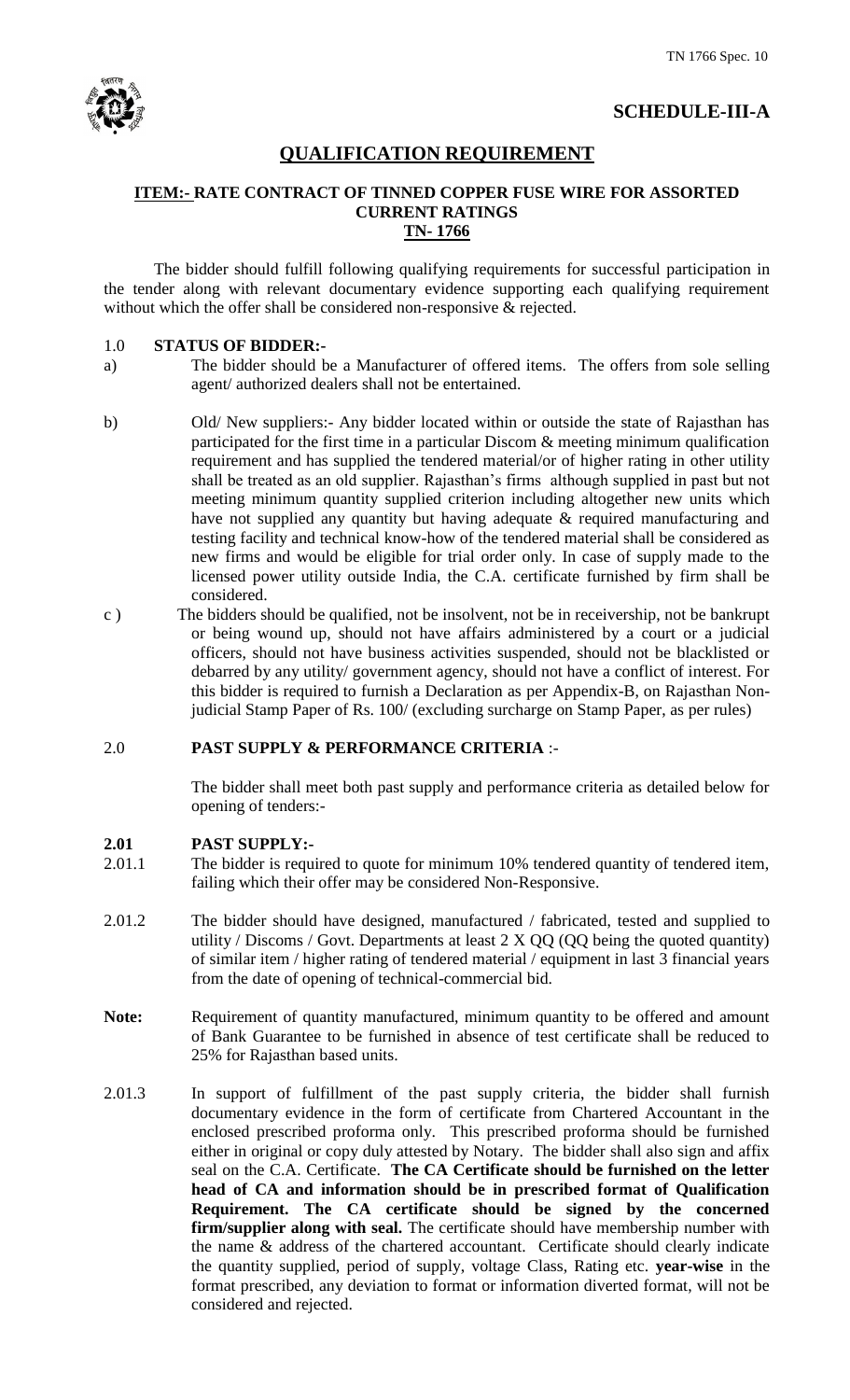Note:-The material supplied and accepted for same/higher rating for Turnkey projects to a licensed power utility/Govt. shall be considered for the purpose of evaluating criteria. The certificate given by C.A. shall indicate above quantity separately.

# 2.02 **PERFORMANCE CRITERIA:-**

2.02.1 i) If a bidder has supplied up to 50% of ordered quantity in previous tender up to date of opening of subsequent tender and scheduled delivery period expired, the bid of such bidder will not be opened in the Discom for that item.

> ii) However, if the supplies have been completed for a quantity more than 50% but not completed up to date of opening of subsequent tender and scheduled delivery period expired, the quantity equal to the quantity pending in previous tender for that item shall be reduced from the subsequent tender quantity to be allocated to the bidder.

2.02.2 **The bidders should be qualified, not be insolvent, not be in receivership, not be bankrupt or being wound up, should not have affairs administered by a court or a judicial officers, should not have business activities suspended, should not be blacklisted or debarred by any utility/ government agency, should not have a conflict of interest. For this bidder is required to furnish a Declaration as per Appendix-B, on Rajasthan Non-Judicial Stamp Paper of Rs. 100/ (excluding surcharge on Stamp Paper, as per rules).**

## 3.0 **TYPE TEST CRITERIA:-**

3.01 The bidder shall furnish valid and authenticated type test certificates from a Govt. approved / Govt. recognized / NABL Accredited laboratory / ILAC i.e. International Laboratory Accredited Laboratory (in case of foreign laboratory) of similar rating and design of tendered material/ equipment. Such type test certificates should not be older than 5 years as on the date of bid opening. For this purpose date of conducting type test will be considered.

> The type test certificate by in house laboratory of tendering firm even if it is a Govt. approved / Govt. recognized / NABL accredited / ILAC accredited, shall not be accepted, in case of their own tender. This will not apply if tendering firm is Govt. company / public Sector undertaking.

- 3.02 The bidder should furnish documentary evidence in support of the laboratory whose type test have been furnished, that the said laboratory is a Govt. / a Govt. approved / a Govt. recognized / NABL accredited laboratory / ILAC accredited (in case of foreign laboratory).
- 3.03 The type test certificates shall be furnished either in original or copy duly attested by notary.
- 3.04 The bids of only those bidders shall be considered to be meeting the type test criteria who furnishes complete type test certificate with the bid as per above provision.

However, in the following cases the bid of the bidder may be considered meeting the type test criteria if the bidder furnishes an undertaking stating that valid type test certificate from a Govt. / Govt. approved / Govt. recognized / NABL accredited / ILAC accredited laboratory shall be furnished from first lot (without asking any delivery extension) along with bank guarantee with the technical bid from a Nationalized / Scheduled Bank in prescribed proforma at Schedule-III C or DD/ Pay Order amounting to Rs.5 Lac / Rs.1.5 Lac / Rs.0.5 Lac in case where the value of the purchase (corresponding to tendered quantity) under consideration is more than 1.5 Crore / up to 1.5 Crore/ Upton 0.5 Crore respectively. The initial validity of Bank Guarantee shall be nine months with claim period of three months in addition.

- i) A new Rajasthan based unit who does not possess valid type tests reports subject to technically competent.
- ii) Where one or more type test(s) is/ are older than 5 years.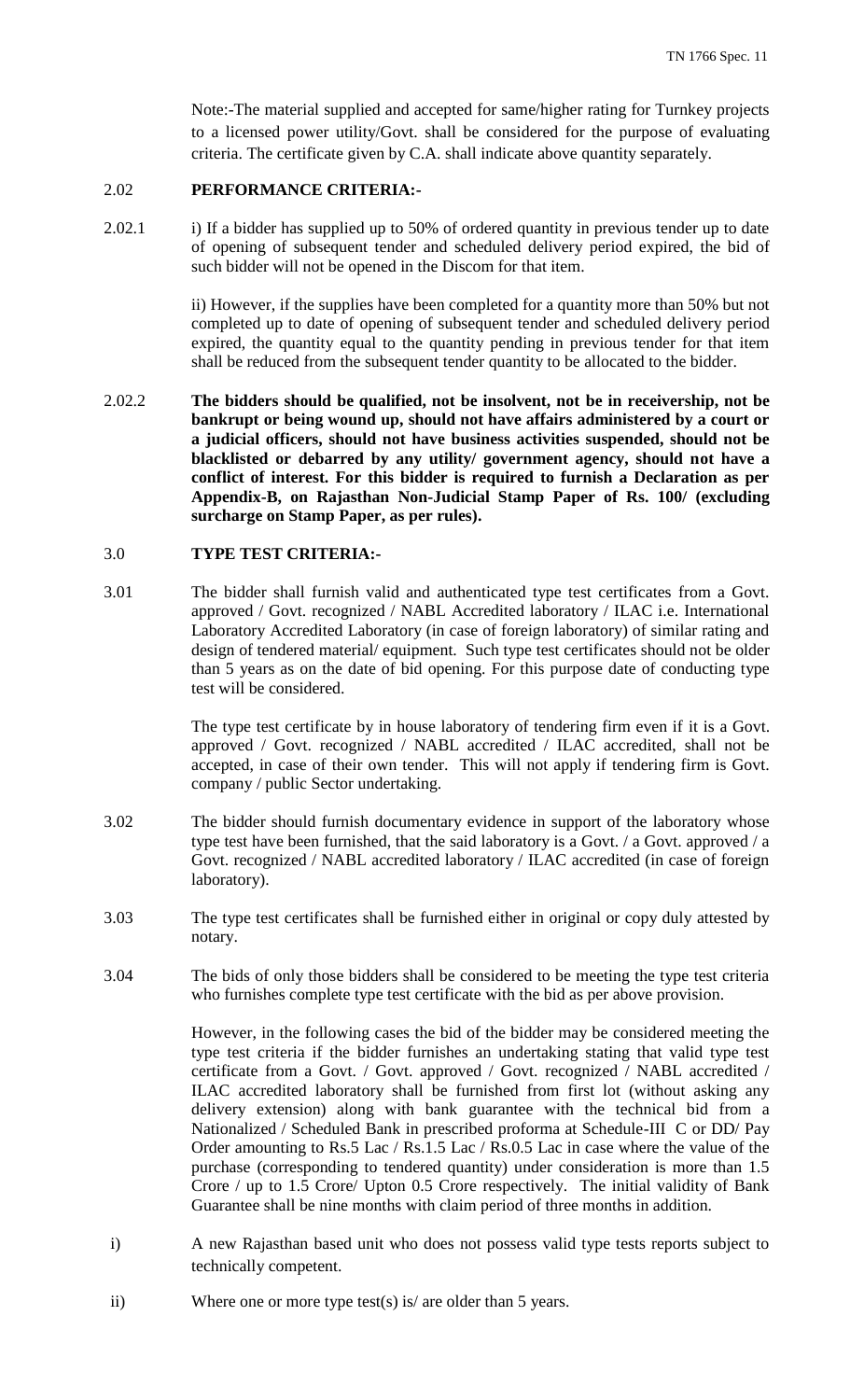- iii) Where new type tests have been added in the specification.
- iv) Where some changes in respect of type test procedure of existing type tests have been introduced in the relevant standard.
- v) Where a new item is being purchased by Nigam for the first time.
- vi) The Rajasthan & outside Rajasthan firm who does not possess valid type tests certificates, if type test reports of higher rating are furnished.

#### **4.0 POOR RECORD OF PERFORMANCE AND DELIVERY :**

1) The bidder who have been black listed **in any of the state Discom** or with whom business relations have been severed in **Jodhpur Discom** shall not be considered. Severment of business relations will be done in case of following circumstances for the period and with the recovery mentioned against each:

| i) When vendor does not accept       | Forfeiture of EMD/cancellation of vendor registration to                               |
|--------------------------------------|----------------------------------------------------------------------------------------|
| order awarded on its accepted        | recover amount of EMD along with severment of business                                 |
| price and terms and conditions or    | relations for three years from the date of issue of order.                             |
| does not comply with contractual     |                                                                                        |
| formalities.                         |                                                                                        |
|                                      | ii) When vendor complies with Levy of maximum recovery on account of delay in delivery |
| contractual formalities but does not | along with severment of relations for a period of 2 years                              |
| commence supplies.                   | from the date of issue of order or in next two bids                                    |
|                                      | whichever is later along with forfeiture of EMD /                                      |
|                                      | cancellation of vendor registration.                                                   |

- 2) A Bidder debarred under section 46 of the RTPP Act 2012 shall not be eligible to participate in any procurement process undertaken by‐
	- (a) any Procuring Entity, if debarred by the State Government; and (b) a Procuring Entity if debarred by such procuring Entity

#### **5.0 (A) Black listing of a firm:**

After having given Show Cause Notice of 30 days, and having established & cogent reasons for blacklisting of the firm as given below, the firm should immediately be blacklisted for a period of 5 years indicating reasons of doing so, in the letter itself, and a copy of such blacklisting should be given to the firm, with the approval of CLPC:-

(i) There are sufficient and strong reasons to believe that the supplier or his employee has been guilty of malpractices such as manhandling/misbehavior with Government official by supplier or his partner/employee, bribery, corruption or abatement of such a offence in a position where he could corrupt Nigam"s official, fraud, vitiating fair tender process including substitution of or interpolation in tender, mis-representation, pilfer-aging or unauthorized use or disposal of Nigam"s material issued for specific work etc.

(ii) Where a supplier or his partner or his representative has been convicted by a court of Law for offences involving moral turpitude in relation to the business dealing or where security considerations including suspected disloyalty to the Nigam/state so warrant the blacklisting.

(iii) If the State Bureau of Investigation or any other authorized investigating agency recommends for blacklisting after completing the investigation.

Note: - 1 If a supplier after having tendered for a supply or after negotiations gives application voluntarily vitiating the fair tendering process, it shall also tantamount to malpractice.

Note:-2 A register containing the reasons for blacklisting the supplier as also the names of all the partner of the suppliers and the allied concerns coming within the effective influence of the blacklisted supplier will be maintained.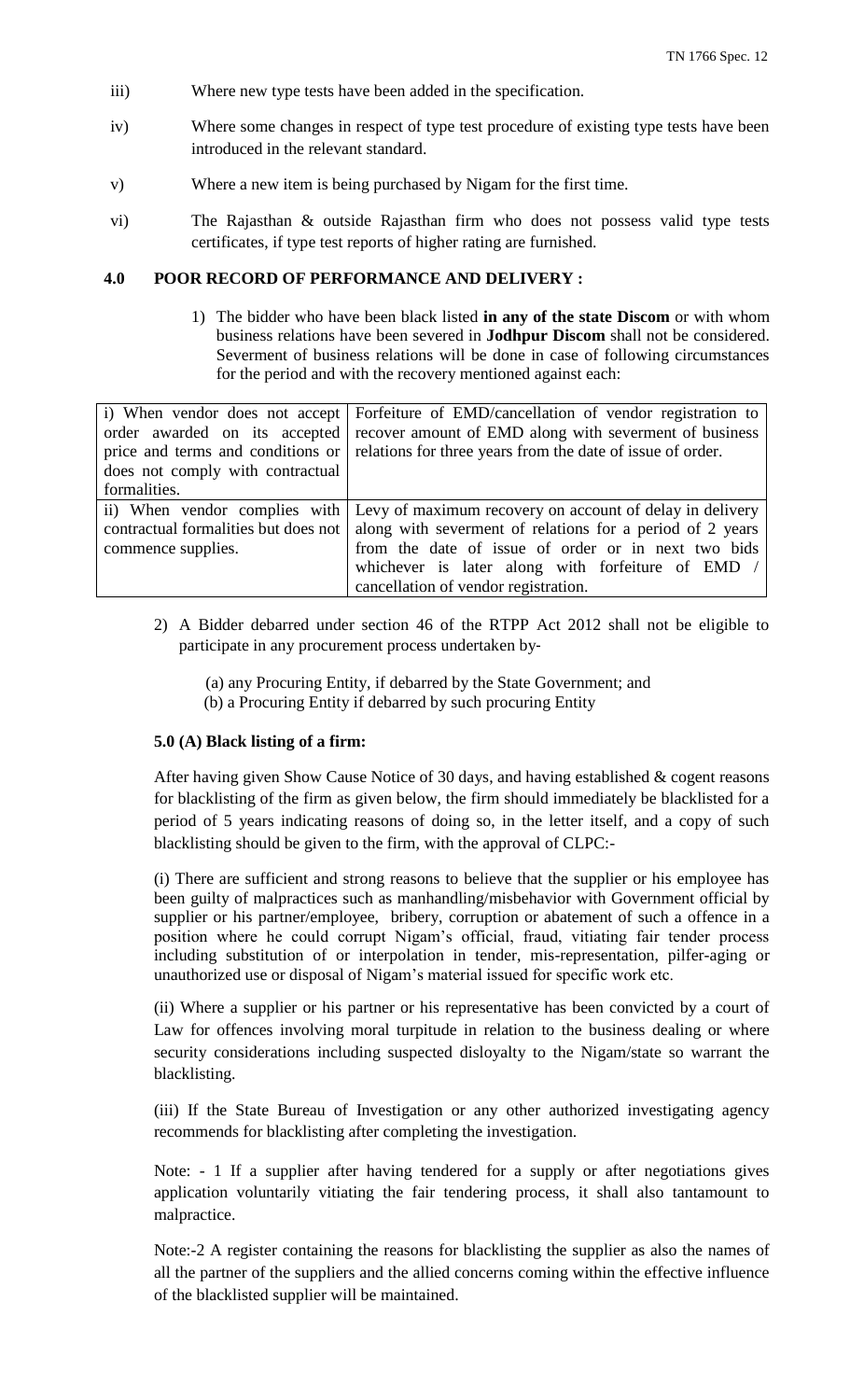Note: - 3 A register of black listed supplier will be maintained which will not only include suppliers enlisted with the Enlisting Authority but also black listed suppliers in Nigam. Note :-4 A Black listed supplier (i) shall not be entitled for registration in any of the Discom (ii) shall not be awarded any supply order in future in any Discom during the notified period.(iii) his registration if any shall stand cancelled immediately and his registration security / EMD/S.D. shall stand forfeited. (iv) In case of blacklisting of the firm by any one of Discom for the cogent prescribed reason(s) as stipulated above, the same shall be applicable to all the three Discoms and as a consequence of blacklisting, all the pending orders to that firm, will be cancelled in all three (3) Discoms with immediate effect. However in respect of completed/executed contract G.P. obligations as well as other liabilities shall be fulfilled by the supplier

#### **(B) Severment of Business relation:**

(a) After having given Show Cause Notice of 30 days, and having established & cogent reasons for Severment of business relation as given below, the firm should immediately be severed the business relations for a period of 2 to 3 years indicating reasons of doing so, in the letter itself, and a copy of such severment should be given to the firm, with the approval of CLPC:-

(i) The supplier continuously refuses to pay Nigam dues without showing adequate reasons and where the purchasing authority is satisfied that no reasonable dispute attracting reference to Settlement Committee or Court of Law exists for the supplier"s action of nonsupply.

(ii) When vendor does not accept LOI/detailed purchase order awarded on its accepted prices and terms & conditions or does not comply with the contractual formalities.

(iii) When vendor/supplier who otherwise completed contractual formalities but does not commence supplies on the date of opening of technical bid of the fresh tender/completion of schedule delivery period whichever is later.

**Note-1**-In case supplier does not deposit outstanding dues towards Nigam, even after completion of severment period, the period of severment will continue.

**2.** Severment done purely/ mainly on account of non-deposition of dues against the supplier/vendor/contractor could be lifted by CLPC, if the dues are deposited prior to the expiry of such severment period.

3. Severment done by one Discom for non-supply of material and /or corresponding nonrecovery of dues will not be effective in other Discoms except in respect of common purchase cases of three Discom.

4.On severment of business, the EMD/SD/vendor registration security will be forfeited.

5. The orders in execution satisfactorily will not be cancelled other than the order on which severment have been done.

#### **(C) DEBARMENT**

Reasons on which Debarment can be made:-

(i) The competent authority may debar the supplier on account of his performance or other disabilities, if it is no longer considered fit to remain under vendor registration as per his obligation under vendor registration.

(ii) If at any subsequent stage of inspection of firms after award of contract, it is found that firm does not have sufficient tech. staff or required/necessary technical equipments, the purchasing authority can debar the firm for one year or next tenders whichever is later. The debarment will be lifted only on re-inspection of firm"s works; the defects noticed earlier are fully rectified to the satisfaction of Nigam**.**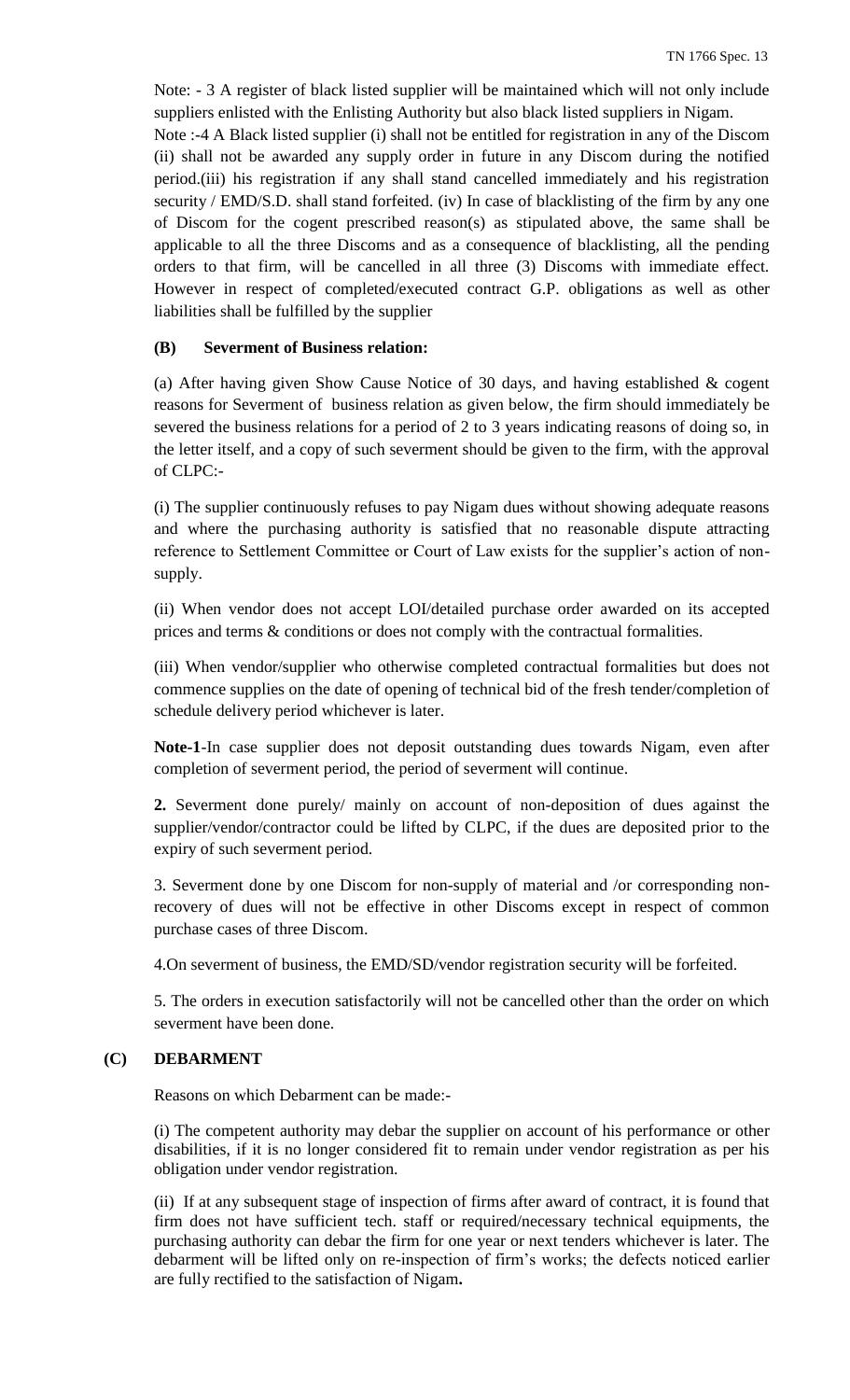(iii) When contract agreement executed and supplies commenced but could supply only up to 50% of ordered quantity and scheduled delivery period expired, then the firm can be debarred for one year or next tender whichever is later in that Discom only for that particular item/rating/ capacity/size etc.

(iv) The suppliers who have been awarded contract for supply of material is not adhering to the periodic delivery schedule, the contract awarding authority reserve the right to terminate the contract and may debar the firm in participating in tender for a period of 2 to 3 years. Note:-1. On debarment, the EMD/ SD/Vendor Registration security shall be forfeited.

Note:-.2. If the firm is debarred in one Discom for any reasons then the same should not be applicable in other Discom subject to exception that in case of common Discoms purchases such debarment of a firm would be applicable to all three Discoms for that particular item

#### **6.0 APPEALS AND APPLICATIONS:-**

and rating/capacity/size etc.

Appeal against the order of blacklisting, severment and debarment can be filed before BOD within a period of 3 months from the date of intimation. The letter of appeal will be addressed to the order placing authority. Who will process the case for placing the matter in B.O.D. with in a period 60 days. The BOD may reduce or waive the penalty, if sufficient reasons/supporting documents are furnished by the supplier.

#### **GENERAL CONDITIONS : - (ALL CONDITIONS BE DULY SIGNED & SEALED)**

- I) The bidder shall clearly indicate the deviations such as `Technical Deviation & Commercial Deviations' in the prescribed proforma only. The deviations indicated elsewhere in the bid shall not be accepted.
- II) The bidder must clearly fill up each and every particular of guaranteed technical particulars annexed with Technical Specifications otherwise he will be responsible for Technical Nonresponsiveness.
- III) All documents required in the prescribed format are to be furnished along with the bid itself only except an attested copy of BIS license (wherever it is required), failing which the bid will be summarily rejected.
- **IV)** However, a copy of BIS License may be submitted by the bidder up to the official working hours of one working day prior to the schedule / notified date of opening of price bid.
- **V) The date of conducting type test shall be before the date of opening of Technical Bid. The date of issuing of type Test Bank Guarantee in lieu of non-furnishing of Type Test reports shall be before the date of opening of technical bid & the Type Test BG issued on or after opening of technical bid shall not be accepted.**

-----------------------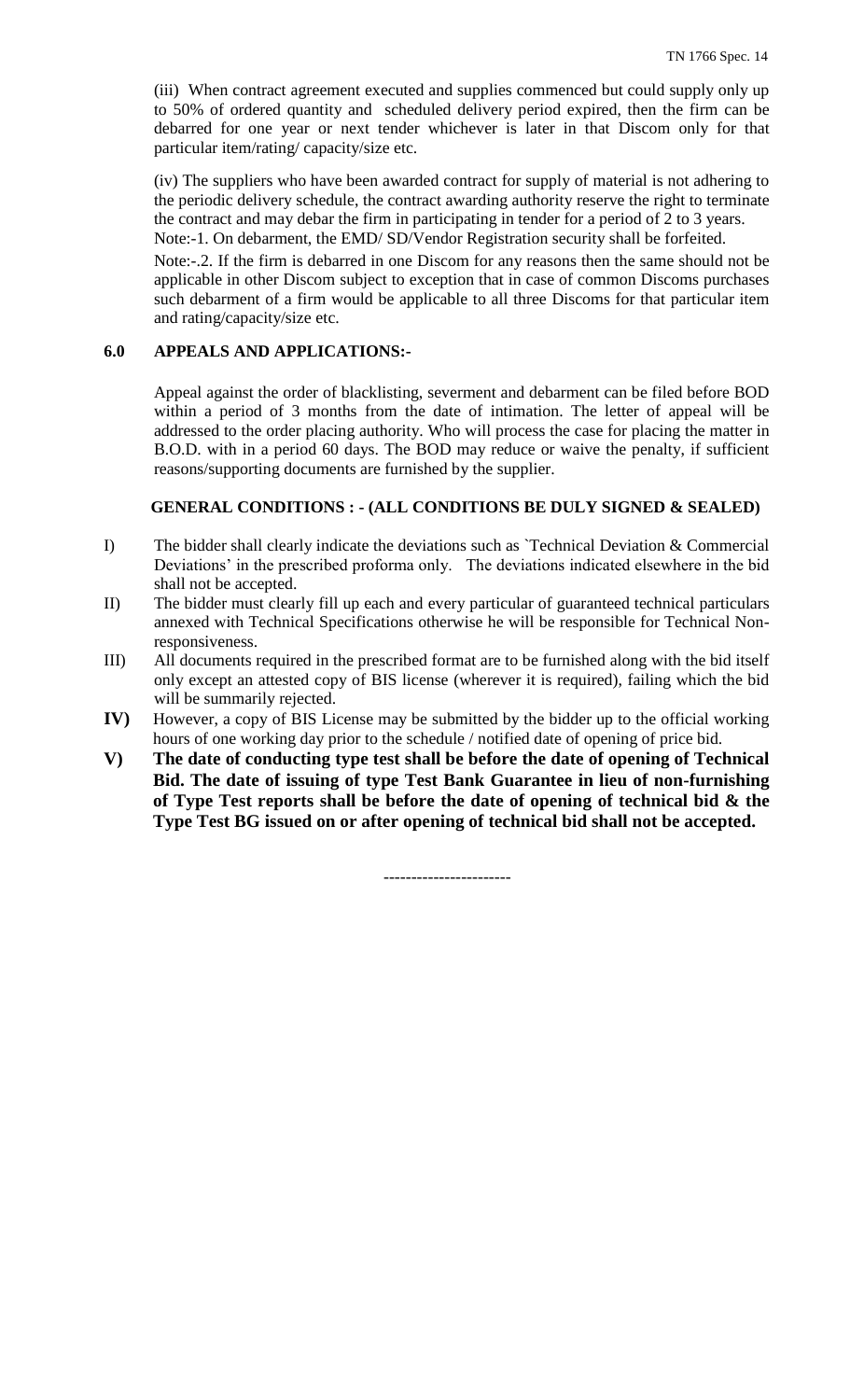#### **Schedule – III -B**

#### **BANK GUARANTEE IN LIEU OF FURNISHING OF TYPE TEST CERTIFICATE**

(On Rajasthan Non-Judicial Stamp Paper worth 0.25% of BG value or maximum upto Rs. 25,000/-)

To,

The Superintending Engineer (MM&C), Jodhpur Vidyut Vitran Nigam Limited, Jodhpur.

Dear Sir,

Whereas Jodhpur Vidyut Vitran Nigam Limited, Jodhpur (hereinafter called the Purchaser) has issued a tender enquiry under TN\_\_\_\_\_\_\_\_ for procurement of \_\_\_\_\_\_\_\_\_\_\_\_\_\_\_\_\_\_\_\_\_\_\_\_\_\_\_ (name of material).

Whereas M/s \_\_\_\_\_\_\_\_\_\_\_\_\_\_\_\_\_\_\_\_\_\_\_\_\_\_\_ (hereinafter called the bidder) has furnished a bid for supply of \_\_\_\_\_\_\_\_\_\_\_\_\_\_\_\_\_\_\_\_\_ to the Superintending Engineer (MM&C), Jodhpur Vidyut Vitran Nigam Limited, Jodhpur or his nominated officer(s).

Whereas in accordance with the provision of the specification of the aforesaid TN\_\_\_\_\_\_\_\_\_\_, the bidder can deposit a bank guarantee in lieu of the requirement of furnishing the type test certificates.

Whereas M/s \_\_\_\_\_\_\_\_\_\_\_\_\_\_\_\_\_\_\_\_\_\_\_\_\_\_ (the bidder) have requested us (Name of the Bank) to furnish the bank guarantee, in lieu of the type test certificate, for an amount equivalent to Rs. \_\_\_\_\_\_\_\_\_\_\_\_\_\_\_ (in words also) only.

Under this Bank Guarantee, we (Name of the Bank) hereby undertake unconditionally and irrevocably to guarantee as primary obligator and not as Surety merely, the payment to the purchaser on his first demand without whatsoever right of objection on our part and without his first claim to the bidder, in the amount not exceeding (amount of guarantee in figures and words).

Payment pursuant to this undertaking will be demanded by the purchaser from the Bank and will be met by the Bank without question in the case in which the bidder, on receipt of the order and/or after the acceptance of this tender, makes default in furnishing the required type test certificates as to whether the occasion or ground has arisen for such demand the decision of the Superintending Engineer (MM&C), Jodhpur Vidyut Vitran Nigam Limited, Jodhpur shall be final.

The liability of the Bank shall not at any time exceed Rs. \_\_\_\_\_\_\_\_\_\_ (Rupees  $\Box$ 

The undertaking will be determined on but will not withstanding such determination, continue to be in force till the expiry of 3 months from that date.

No indulgence or grant of time by the purchaser to the bidder without the acknowledgement of the Bank will discharge the liabilities of the Bank under this guarantee.

The guarantee herein contained shall not be affected by any change in the constitution of the bidder.

All disputes arising under the said guarantee between the Bank and the bidder or between the bidder and the purchaser pertaining to the guarantee shall be subject to the jurisdiction of Courts only at JODHPUR in Rajasthan.

The Bank further undertake not to revoke this guarantee during its currency except with the previous consent of the Superintending Engineer (MM&C), Jodhpur Vidyut Vitran Nigam Limited, Jodhpur.

Notwithstanding anything contained herein before, the Bank"s liability under this guarantee i.e. restricted to Rs. \_\_\_\_\_\_\_\_\_\_\_ (Rupees \_\_\_\_\_\_\_\_\_\_\_\_\_\_\_\_\_\_\_\_\_) and the guarantee shall remain in force upto \_\_\_\_\_\_\_\_\_\_\_\_. Unless demand or claim in writing is presented on the Bank within three months from that date, the Bank shall be released and discharged from all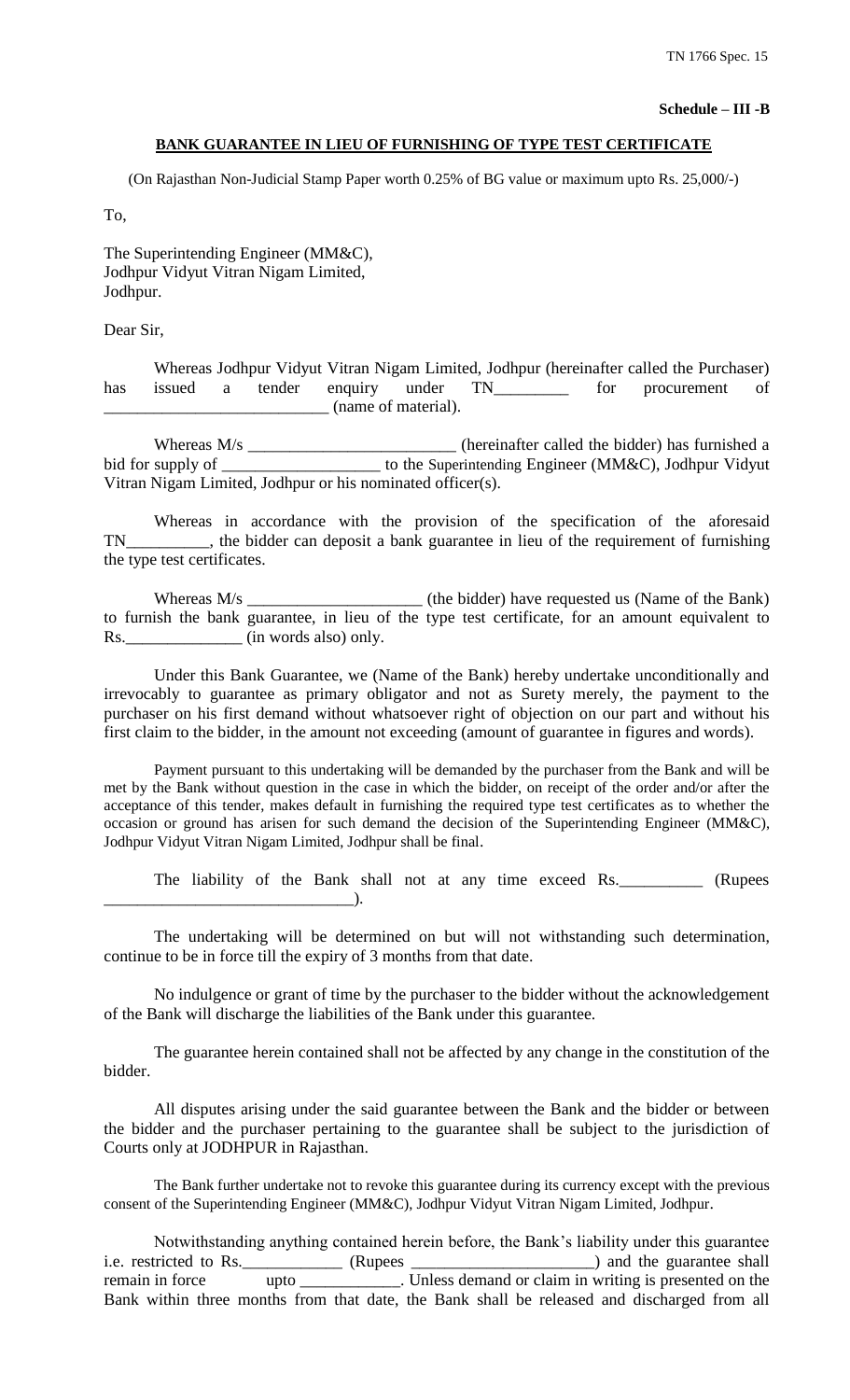liabilities there-under. However, the validity of the bank guarantee shall be extended as and when required by the purchaser.

IN WITNESS WHEREOF the Bank has executed these presents the day \_\_\_\_\_\_\_\_\_ month \_\_\_\_\_\_\_\_\_\_and year\_\_\_\_\_\_\_\_\_\_\_\_.

Yours faithfully,

 (Bankers) EXECUTANT

Witnesses:

1.

2.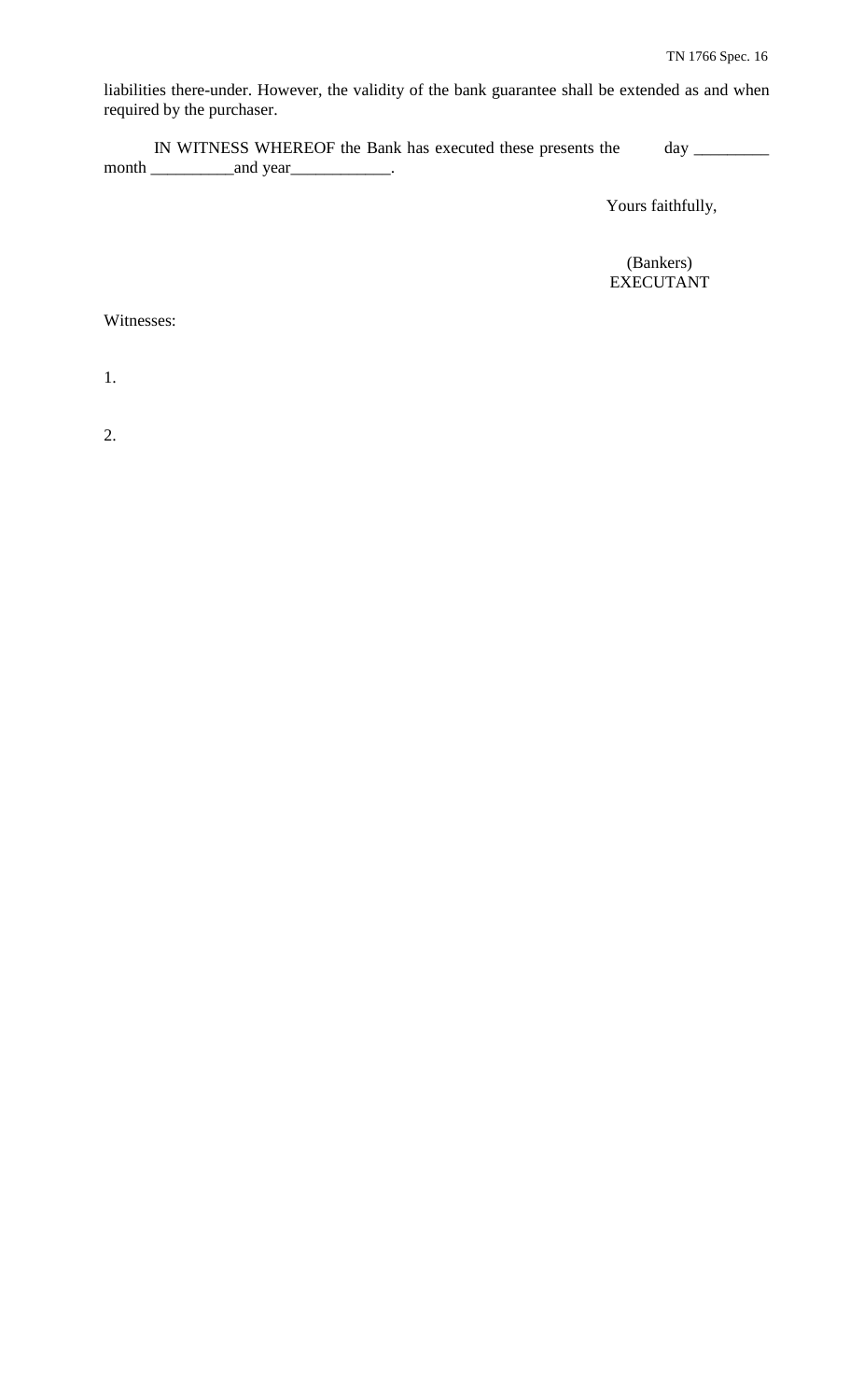## **Must be filled-in by the tenderer and attach with technical bid (Part-I)**

To,

The Superintending Engineer (MM), Jodhpur Vidyut Vitran Nigam Limited, Jodhpur.

#### Dear Sir,

With reference to your invitation to tender against specification No. JDVVNL/SE(MM&C)/TN-**1766** we agree to supply the following quantity:-

| S.             | Particulars of item     | Tendered | Qty.           | Justification of quantity | <b>Status of Type Test</b> |
|----------------|-------------------------|----------|----------------|---------------------------|----------------------------|
| N <sub>o</sub> |                         | Quantity | Offered        | offered as per Qualifying | Certificates.              |
|                |                         | (Kg.)    |                | Requirement.              |                            |
|                | ി                       | 3        | $\overline{4}$ | 5                         | 6                          |
|                | Tinned Copper Fuse Wire |          |                |                           |                            |
| 1              | 100 A                   | 1039     |                |                           |                            |
| $\overline{2}$ | 63 A                    | 1348     |                |                           |                            |
| 3              | 25A                     | 727      |                |                           |                            |
| $\overline{4}$ | 20A                     | 684      |                |                           |                            |
| 5              | 10A                     | 666      |                |                           |                            |
| 6              | 6 A                     | 461      |                |                           |                            |
| 7              | 2.5A                    | 426      |                |                           |                            |

1. The offer is valid for a period of 120 days from the date of opening of this tender.

2. **The base date of prices will be 01.01.2022 (as per IEEMA latest circular) irrespective of date of tender opening.**

- 3. It is noted that the quantities as mentioned in the specification are approximate and we agree to supply any quantity as per your requirement.
- 4. The delivery shall strictly be in accordance with our delivery clause as given in **Schedule-VIII** of this specification. In case we fail to deliver the material as indicated in the clause No. 1.23 of G.C.C. (Section-II), we are liable to pay recovery for delay in delivery as per clause No. 1.24 of this Section-II of this specification.

The material shall conform to your specification No. JDVVNL/SE(MM&C)/ TN-**1766** and as per relevant ISS in all respect.

5. We confirm that we agree to all the terms & conditions as well as the technical stipulations of your specification No. JDVVNL/SE(MM&C)/TN**-1766** and there are no deviations other than as specified in the **Schedule VI (A&B).**

Yours faithfully,

 Signature of tenderer with stamp Dated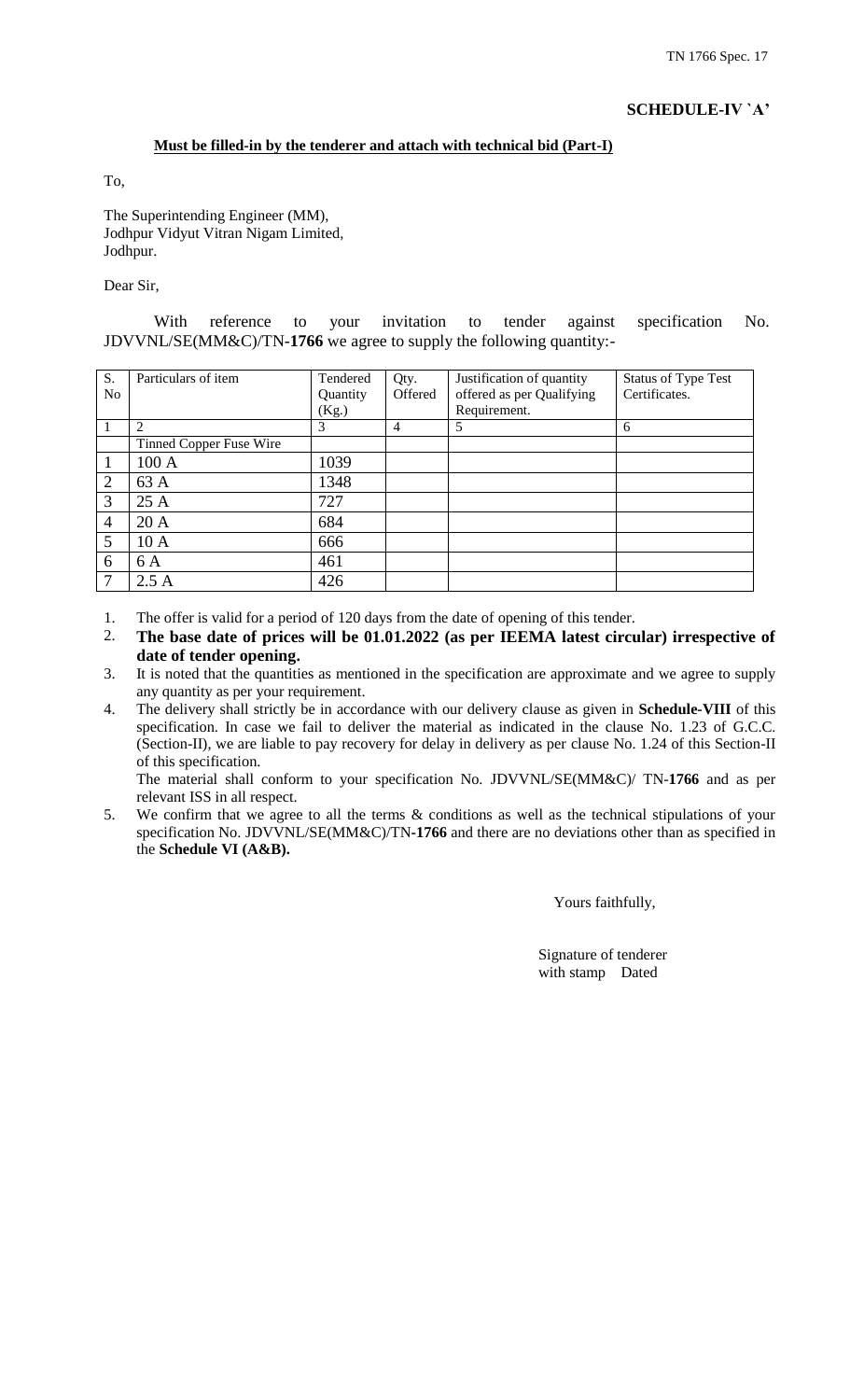

# **JODHPUR VIDYUT VITRAN NIGAM LIMITED**

# **A Govt. of Rajasthan Undertaking**

Statement of guaranteed technical particulars and other performance data for supply of ……………………………………….. (Name of material) against specification no..………………………..

S.No. Particulars of technical & other performance data guaranteed.

Certified that we agree to all the aforesaid technical particulars and other performance data except following :-

| S.No. | Particulars of technical & other | Reasons for           |
|-------|----------------------------------|-----------------------|
|       | Performance data                 | deviations/departure. |

 **(Signature)** Name & Designation with seal of the bidder.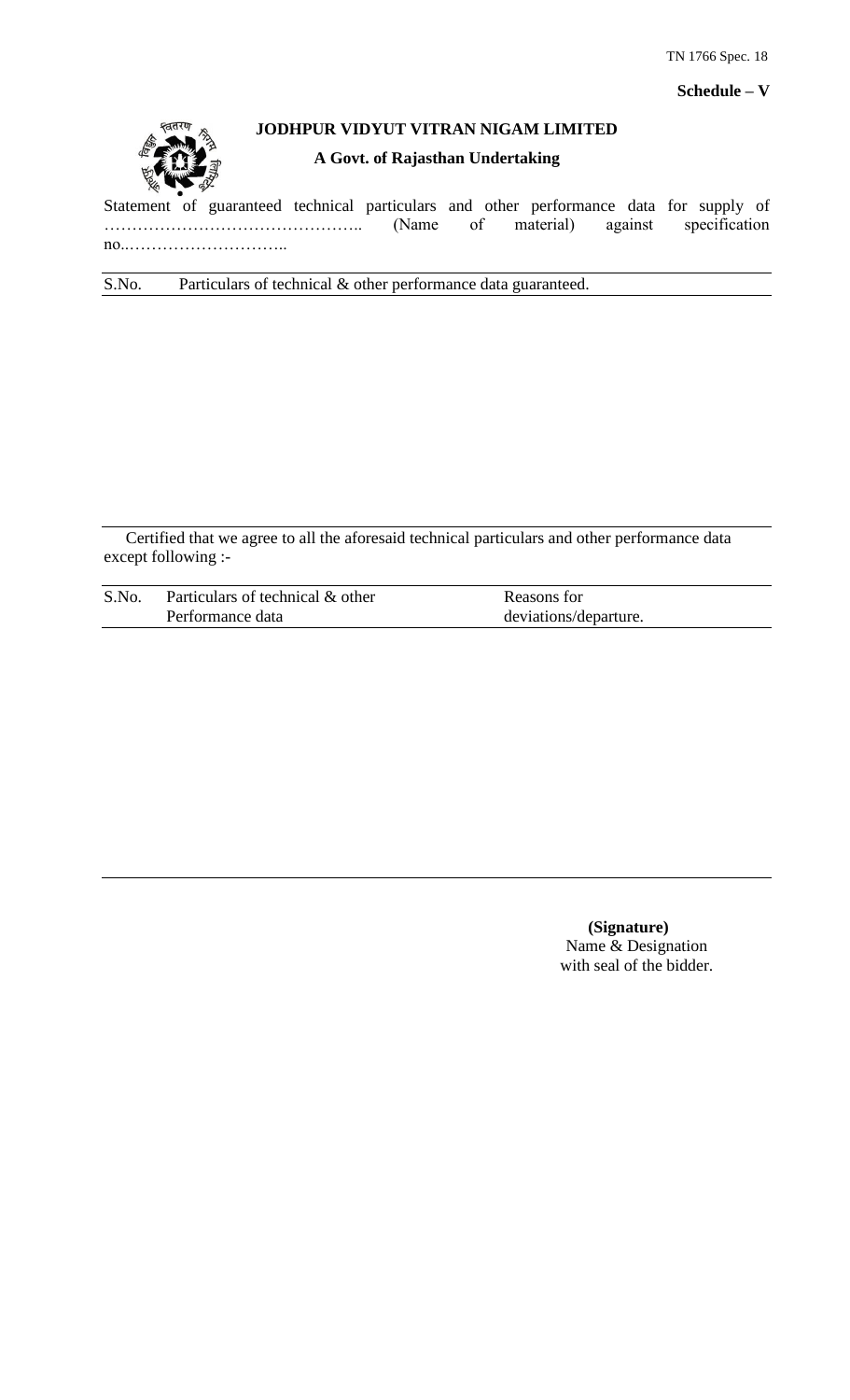# **Schedule – V(A)**

# **GUARANTEED TECHNICAL PARTICULARS FOR RATE CONTRACT OF TINNED COPPER FUSE WIRE OF ASSORTED RATING AGAINST TN-1766**

| S.   | Particulars                      | Current Rating in Amp. |   |    |    |    |    |     |
|------|----------------------------------|------------------------|---|----|----|----|----|-----|
| No.  |                                  | 2.5                    | 6 | 10 | 20 | 25 | 63 | 100 |
| 1.   | Name & complete address of       |                        |   |    |    |    |    |     |
|      | manufacturer.                    |                        |   |    |    |    |    |     |
| (a)  | Works address                    |                        |   |    |    |    |    |     |
| (b)  | <b>GST</b> Registration No.      |                        |   |    |    |    |    |     |
| 2.   | Material of fuse wire            |                        |   |    |    |    |    |     |
| 3.   | Physical Constants for the fuse  |                        |   |    |    |    |    |     |
|      | wire material.                   |                        |   |    |    |    |    |     |
| i.   | <b>Nominal Diameter</b>          |                        |   |    |    |    |    |     |
| ii.  | Resistivity at 20 deg. C.        |                        |   |    |    |    |    |     |
| iii. | Density at 20 deg. C.            |                        |   |    |    |    |    |     |
| iv.  | Constant mass temp. deficient of |                        |   |    |    |    |    |     |
|      | resistance at 20 deg.C.          |                        |   |    |    |    |    |     |
| V.   | Coefficient of linear expansion  |                        |   |    |    |    |    |     |

| 4.        | Nominal Diameter & maximum allowable Resistance |                                   |                                          |        |                                               |
|-----------|-------------------------------------------------|-----------------------------------|------------------------------------------|--------|-----------------------------------------------|
| Rated     |                                                 | Nominal                           | Tolerance                                |        | Permissible resistance in Ohm per meter at 20 |
| Current   | of                                              | diameter                          | $(+/-)$ t                                | Deg.C. |                                               |
| fuse wire |                                                 |                                   |                                          |        |                                               |
|           |                                                 | $\overline{2}$                    | 3                                        | 4      | 5                                             |
|           | A                                               | Mm                                | Mm                                       | Max.   | Min.                                          |
|           | 2.5A                                            | 0.13                              | 0.002                                    | 1.3358 | 1.2426                                        |
|           | 6 A                                             | 0.20                              | 0.003                                    | 0.5644 | 0.5250                                        |
|           | 10 A                                            | 0.35                              | 0.004                                    | 0.1834 | 0.1730                                        |
|           | 20 A                                            | 0.63                              | 0.006                                    | 0.0566 | 0.0535                                        |
|           | 25 A                                            | 0.75                              | 0.008                                    | 0.0400 | 0.0376                                        |
|           | 63 A                                            | 1.50                              | 0.015                                    | 0.0099 | 0.0094                                        |
|           | 100 A                                           | 2.00                              | 0.020                                    | 0.0056 | 0.0053                                        |
| 5.        |                                                 | i. Tare weight of Spool (gms).    |                                          |        |                                               |
|           |                                                 |                                   | ii. Net weight of fuse wire in one spool |        |                                               |
|           | (gms.)                                          |                                   |                                          |        |                                               |
|           |                                                 | iii. Gross Weight of spool (gms.) |                                          |        |                                               |
| 6.        |                                                 |                                   | Total length of fuse wire in one spool   |        |                                               |
| 7.        | Marking on fuse wire if any.                    |                                   |                                          |        |                                               |
| 8.        | IS reference No. to which fuse wire             |                                   |                                          |        |                                               |
|           | confirms.                                       |                                   |                                          |        |                                               |
| 9.        | Type test report for persulphate test.          |                                   |                                          |        |                                               |

 **Name of Firm Signature of Bidder Date** Designation & Seal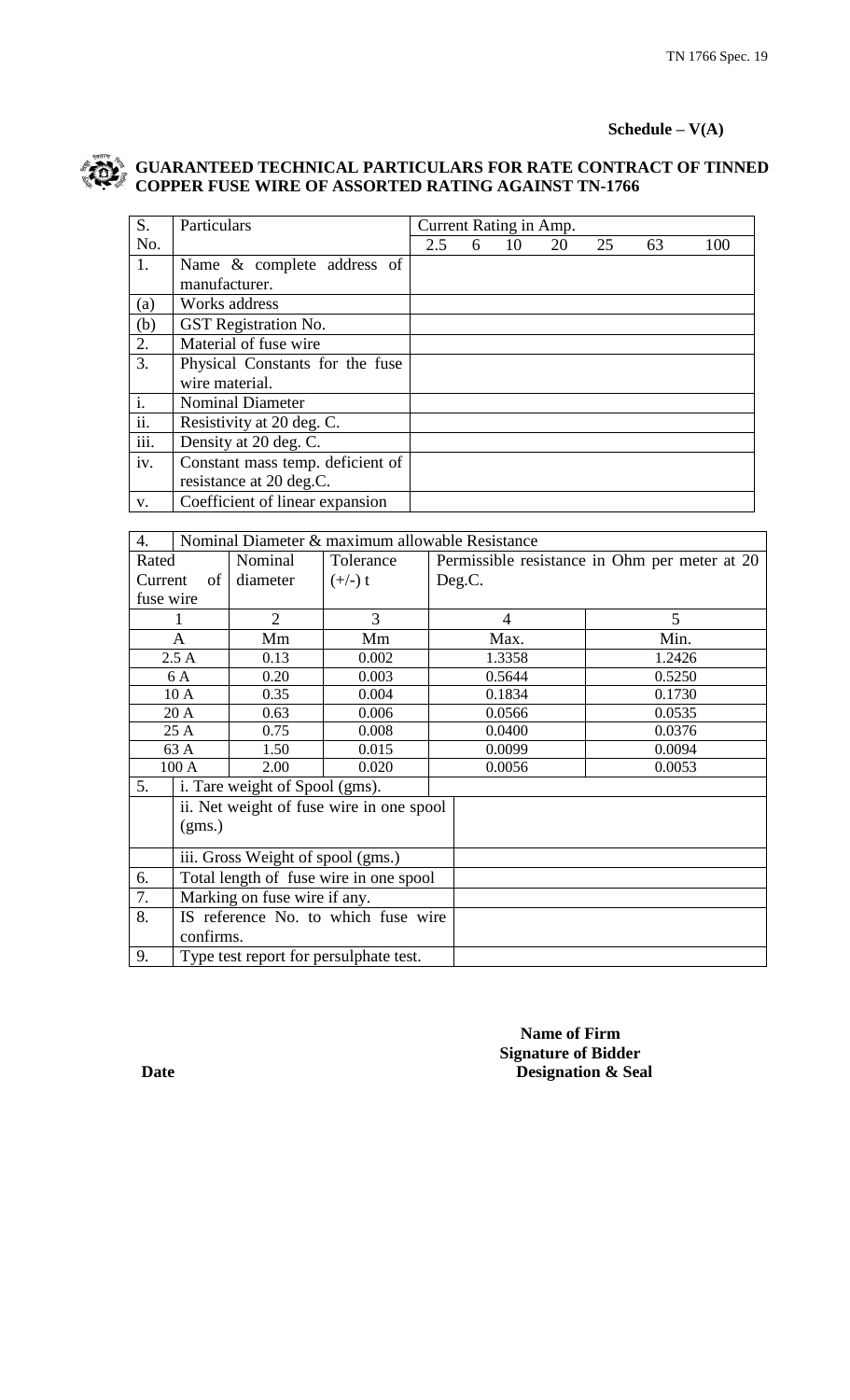

The bidder shall state under this schedule the departure from the Purchaser's specification in respect of technical is as under:-

S.No. Main Deviations from Technical Specification.

Certified that we agree to all the technical specification of the NIT except for the deviation to the extent indicated above.

> **(Signature)** Name & Designation with seal of the bidder.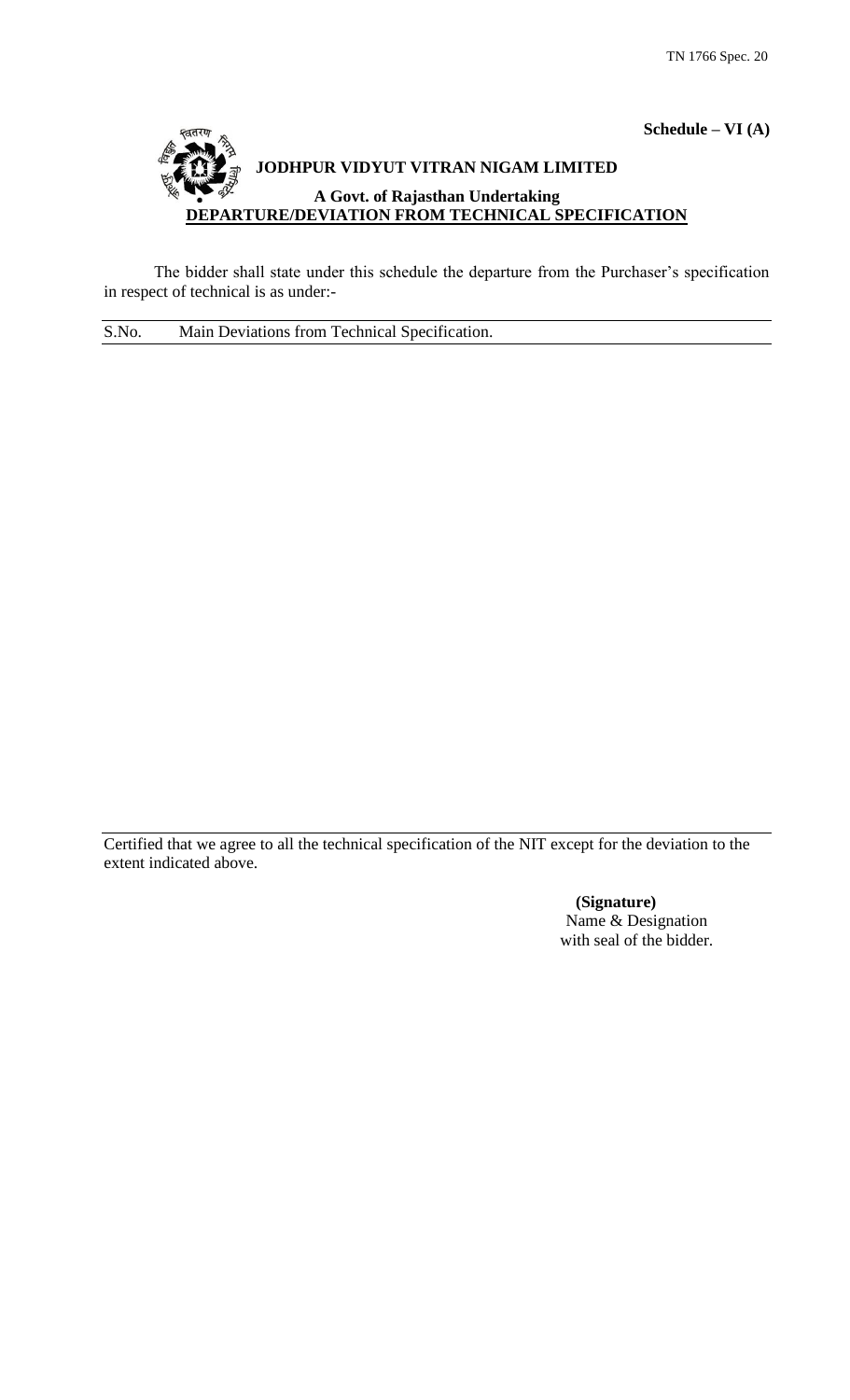**Schedule – VI (B)**



# **JODHPUR VIDYUT VITRAN NIGAM LIMITED**

#### **A Govt. of Rajasthan Undertaking DEPARTURE FROM COMMERCIAL TERMS & CONDITIONS OF THE SPECIFICATION**

The bidder shall state under this schedule the departure from the Purchaser's specification in respect of Commercial terms & conditions:-

S.No. Main Deviations from Specification.

Certified that we agree to all the commercial terms & conditions as laid down in General Conditions of Contract to the specification except for the deviation to the extent indicated above.

> **(Signature)** Name & Designation with seal of the bidder.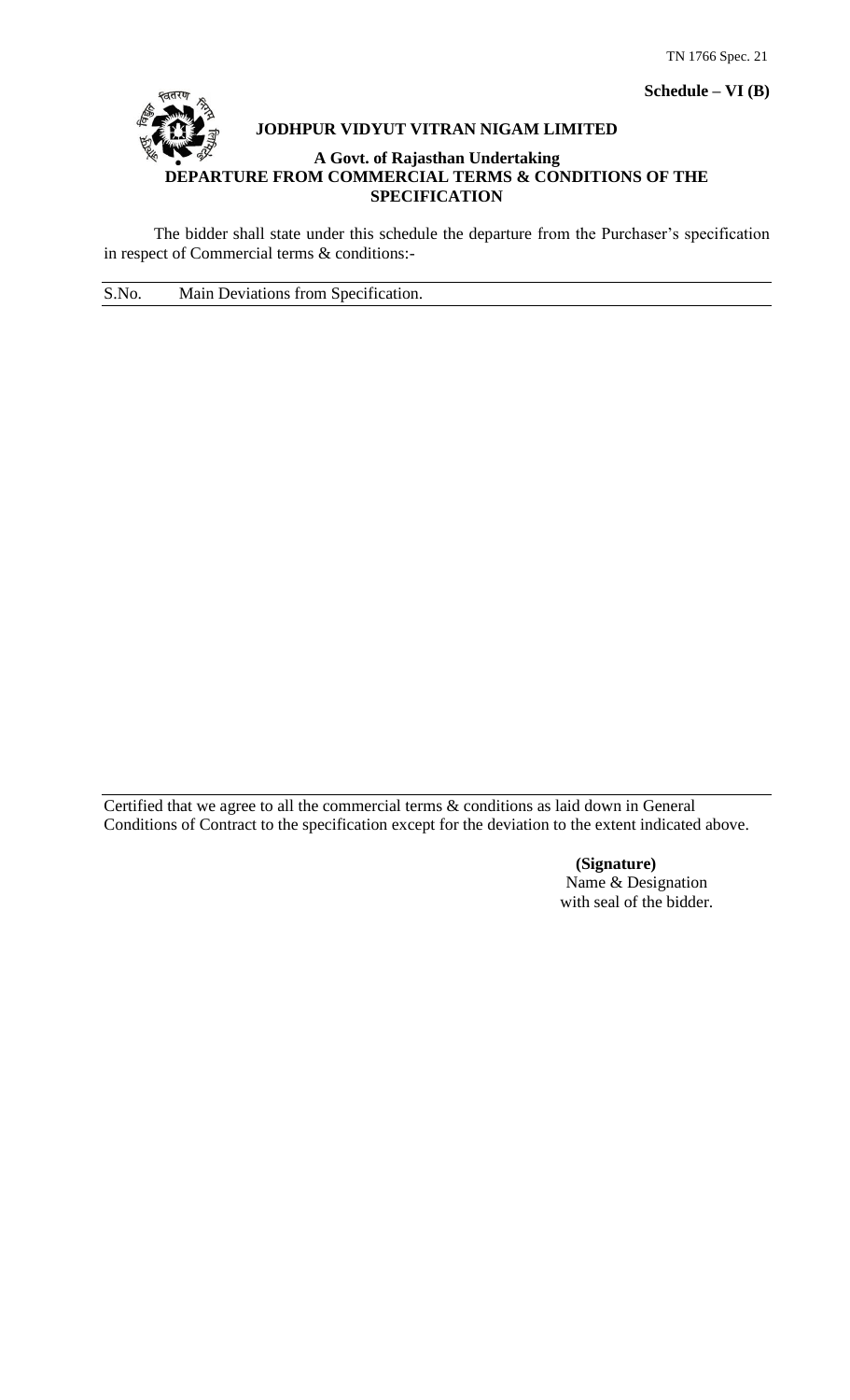

# **JODHPUR VIDYUT VITRAN NIGAM LIMITED**

# **A Govt. of Rajasthan Undertaking LIST OF PAST SUPPLIES**

The bidder shall state under this schedule whether material and equipments, similar to those offered in the tender have been previously supplied by him. A list shall be given of such orders executed by him together with information regarding the names of purchasing organizations, quantities supplied and when the supplies were effected. This list should be in form given below:-

| S.No. Detailed particulars Qty in<br>of items supplied | Kg. | & Date | Order No. Name & details<br>of purchasing authority Completion | Date of |
|--------------------------------------------------------|-----|--------|----------------------------------------------------------------|---------|
|                                                        |     |        |                                                                |         |

| If executed partially | whether still  | Delivery      |  |
|-----------------------|----------------|---------------|--|
| to be mentioned       | to be executed | stipulated in |  |
| $(Qty.$ in kg.)       |                | order         |  |
|                       |                |               |  |

**Note:** Separate schedules are to be furnished by the bidder for past supply to the JdVVNL, Jodhpur, other State Electricity Boards and other Departments /Organisations.

> **(Signature)** Name & Designation with seal of the bidder.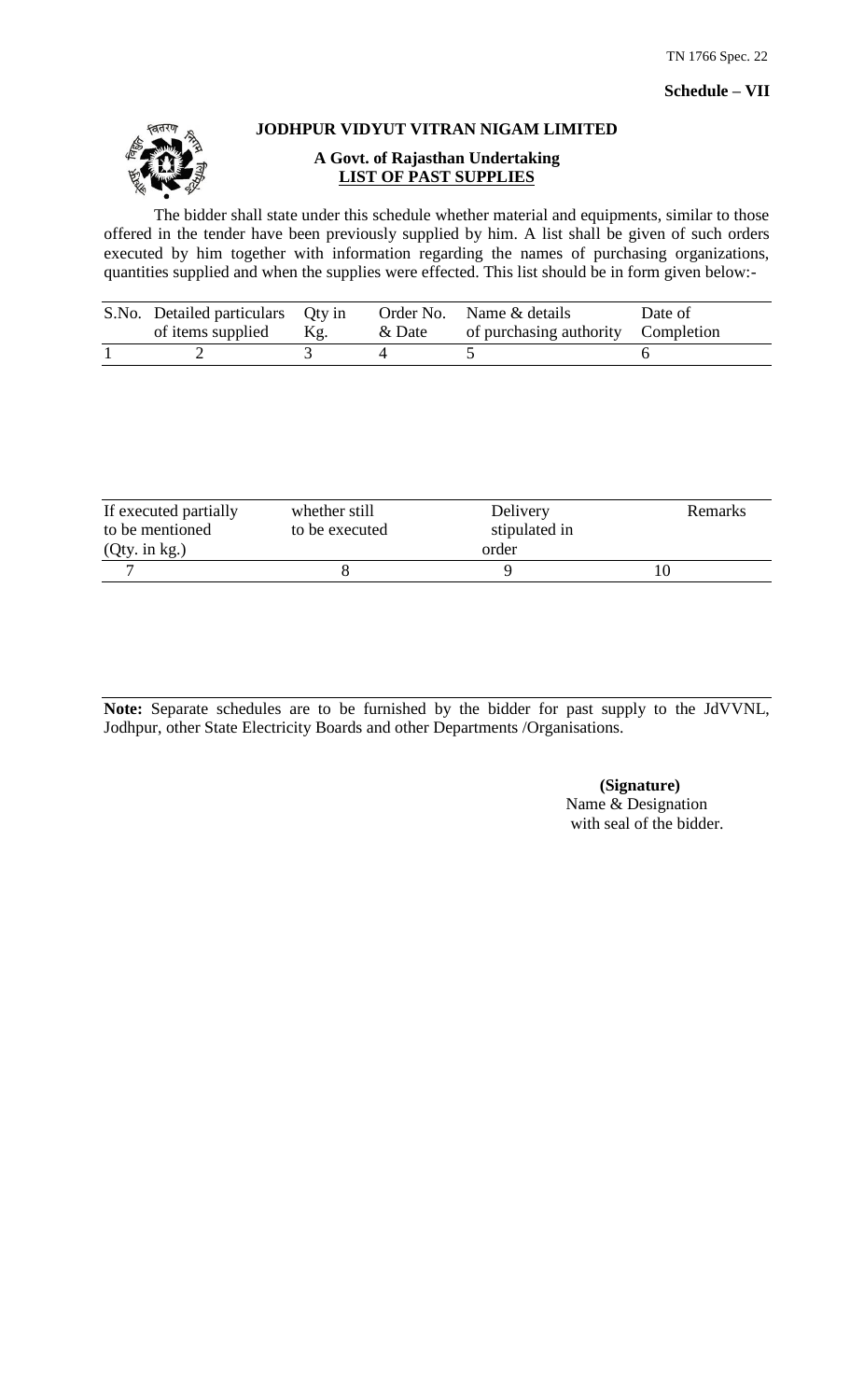## **SCHEDULE-VIIA**

# **TN-1766**

#### **TO WHOMSOEVER IT MAY CONCERN**

This is to certify that M/s. \_\_\_\_\_\_\_\_\_\_\_\_\_\_\_\_\_\_\_\_\_\_\_\_\_\_\_\_\_\_\_\_\_\_\_\_(Complete with address) have manufactured and supplied the goods / equipments / material during the following financial year(s) to the Utilities / Government Departments / Discoms/ SEBs as detailed out below:

# FOR THE LAST THREE FINANCIAL YEARS FROM THE DATE OF OPENING OF **TECHNO-COMMERCIAL BID.**

| S.             | Financia  | Detailed  | Name and    | Order No. | Unit |         | Ordered | Actual         |       | Remark |
|----------------|-----------|-----------|-------------|-----------|------|---------|---------|----------------|-------|--------|
| N <sub>0</sub> | 1 year in | Particula | particulars | $\&$ date |      |         |         | Supplied up to |       | S      |
|                | which     | rs of     | of          | against   |      | Quantit | Value   | Quanti         | Value |        |
|                | material  | item(s)   | purchasing  | which     |      |         | (Rs)    | ty             | (Rs)  |        |
|                | supplied  | supplied  | authority   | item(s)   |      |         |         |                |       |        |
|                |           |           |             | supplied  |      |         |         |                |       |        |
|                | ↑         | 3         | 4           |           | 6    | 7       | 8       | 9              | 10    | 11     |
|                |           |           |             |           |      |         |         |                |       |        |
|                |           |           |             |           |      |         |         |                |       |        |
|                |           |           |             |           |      |         |         |                |       |        |

| Signature,              | Signature $\&$ |
|-------------------------|----------------|
| Name & Designation      | Name:          |
| With Seal of the Bidder | Address:       |
| Date                    |                |
| Place                   | Mem            |

Signature  $\&$  seal of C.A Address:

Membership No

UDIN No.

The above particulars are true and correct based on explanations, records and books of accounts produced before us. Further the above certificate issued on the request of the company

CA Firm (

**Note:- The CA Certificate should be furnished on the letter head of CA and must be signed by the bidder and C.A. firm. The details i.e. address of C.A. & membership No. shall clearly be mentioned on C.A. certificate. In case C.A. certificate is not signed by the bidder/furnished without membership No. & address of C.A. then same may not be considered for which responsibility rests with the bidder.**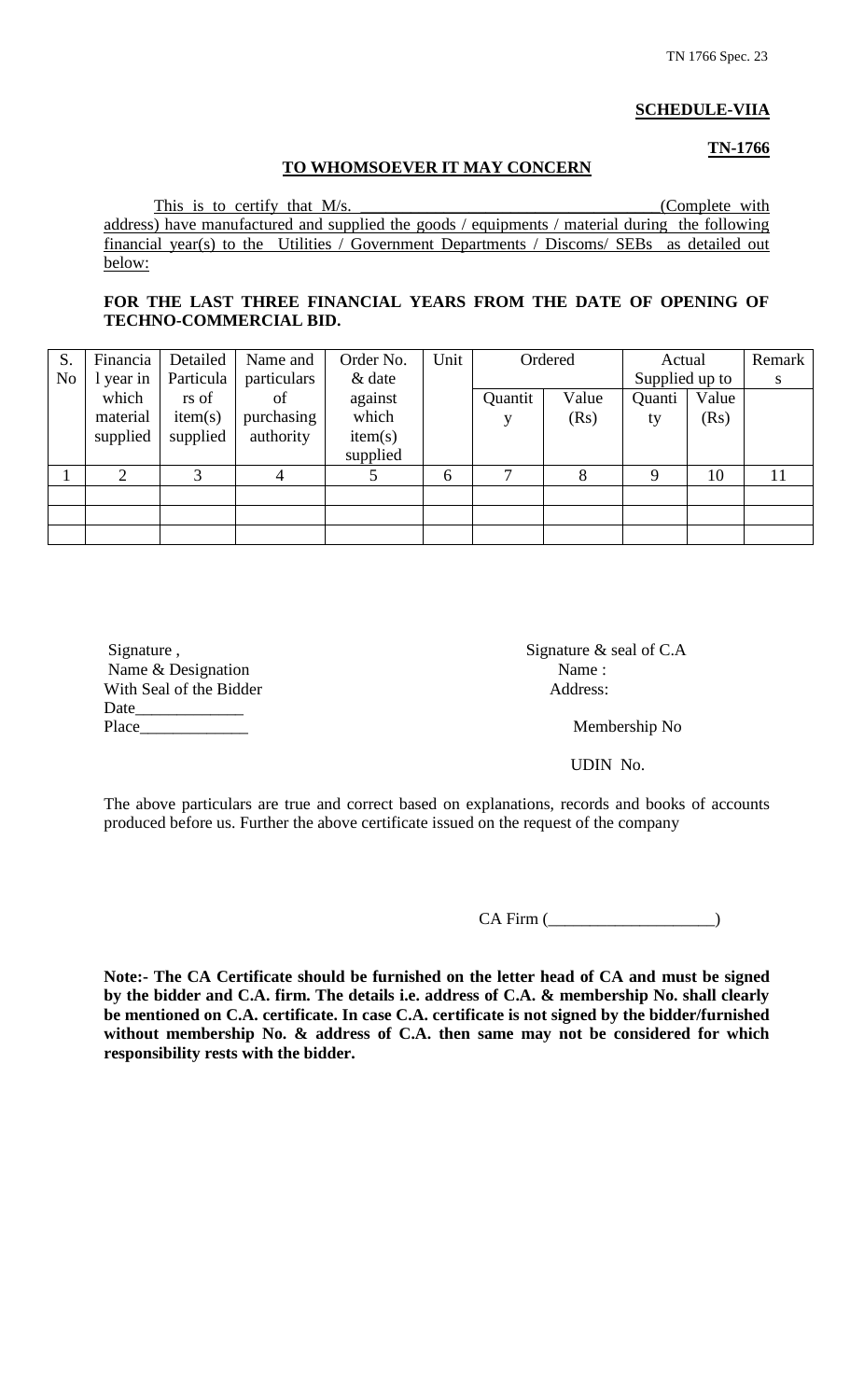# **UNDERTAKING FOR CA CERTIFICATE (TO BE FURNISHED ON NON-JUDICIAL STAMP WORTH Rs.100/- & DULY NOTARIZED)**

I/WE UNDERTAKE THAT THE CA CERTIFICATE SUBMITTED AS PER THE REQUIREMENT OF PRE-QUALIFICATION REQUIREMENTS, FOR ADJUDGING THE PAST SUPPLIES ,UNDER THE SUBJECT TENDER, TN-\_**\_\_\_\_\_\_\_\_\_\_\_** , IS CORRECT AND I, UNDERSIGNED WILL BE SOLELY RESPONSIBLE FOR ANY DEVAITION/ DISCREPANCY/ IN-CORRECT INFORMATION , IF EVER NOTICED IN THE CA CERTIFICATE.

FURHER, IN CASE, IF ANY DEVAITION/DISCREPANCY/IN-CORRECT INFORMATION IS NOTICED IN THE CA CERTIFICATE FURNISHED WITH THE BID, AT ANY STAGE DURING PROCESSING/ CURRENCY OF TENDER, DISCOM CAN TAKE THE ACTION AGAINST FIRM

 $M/s$   $\overline{M/s}$   $\overline{M/s}$   $\overline{M/s}$   $\overline{M/s}$   $\overline{M/s}$   $\overline{M/s}$   $\overline{M/s}$   $\overline{M/s}$   $\overline{M/s}$   $\overline{M/s}$   $\overline{M/s}$   $\overline{M/s}$   $\overline{M/s}$   $\overline{M/s}$   $\overline{M/s}$   $\overline{M/s}$   $\overline{M/s}$   $\overline{M/s}$   $\overline{M/s}$   $\overline{M/s}$   $\overline{M/s}$   $\overline{M$ 

\_\_\_\_\_\_\_\_ \_\_\_\_\_\_\_\_\_\_\_\_\_\_\_\_\_\_\_\_\_\_\_\_\_\_\_\_\_\_\_\_\_\_\_\_\_\_\_\_\_\_\_\_\_\_\_\_\_\_\_\_AS PER THE RULES

& REGULATIONS.

 **(SIGNATURE)** NAME & DESIGNATION WITH SEAL OF THE BIDDER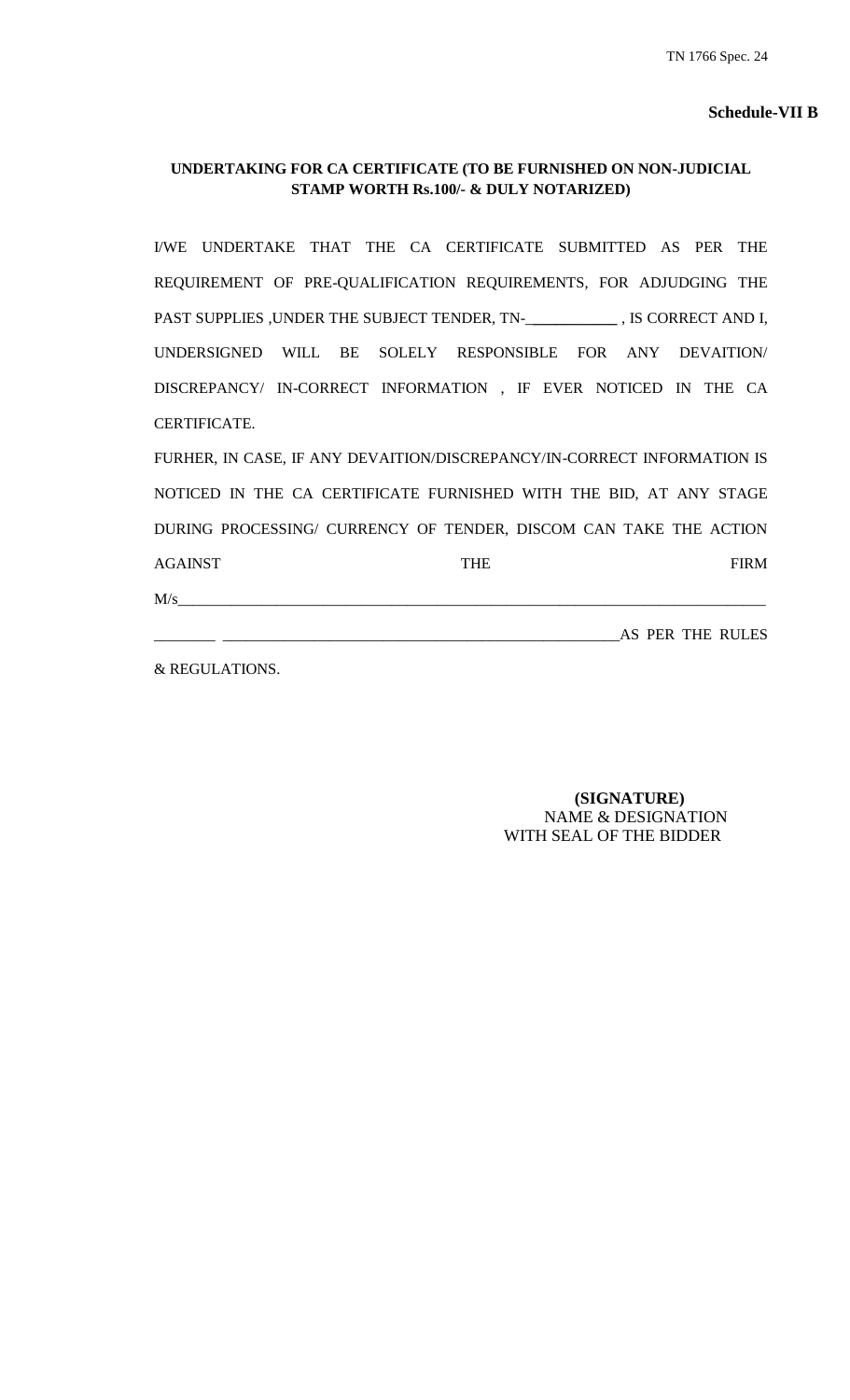# **JODHPUR VIDYUT VITRAN NIGAM LIMITED**

**A Govt. of Rajasthan Undertaking** DELIVERY SCHEDULE

PART-A

The delivery schedule of the material by the Purchase Officer is as mentioned

| hereunder:-       |                                                   |              |                                         |                       |    |
|-------------------|---------------------------------------------------|--------------|-----------------------------------------|-----------------------|----|
| S.No.<br>Material | <b>Particulars</b><br>period per Month. per Month | Commencement | Rate of supply<br>of delivery of entire | Period for completion | Οt |
| material          |                                                   |              |                                         |                       |    |

As per Cl. 3.09 of section-III

# **PART-B**

In case bidder deviates from the delivery schedule mentioned by the purchaser in Part-A then the delivery schedule shall be indicated/mentioned by the bidder as under:-

| S.No.                      | Particulars | Commencement | Rate of supply | Period for completion | of |
|----------------------------|-------------|--------------|----------------|-----------------------|----|
| Material period per Month. |             |              | per Month      | of delivery of entire |    |
|                            |             |              |                | material              |    |

**Note:** 1. During the commencement period the process of model assembly and submission of B.O.M. for approval shall be got completed.

 2. During the commencement period the contractual formalities shall be got completed.

> **(Signature)** Name & Designation with seal of the bidder.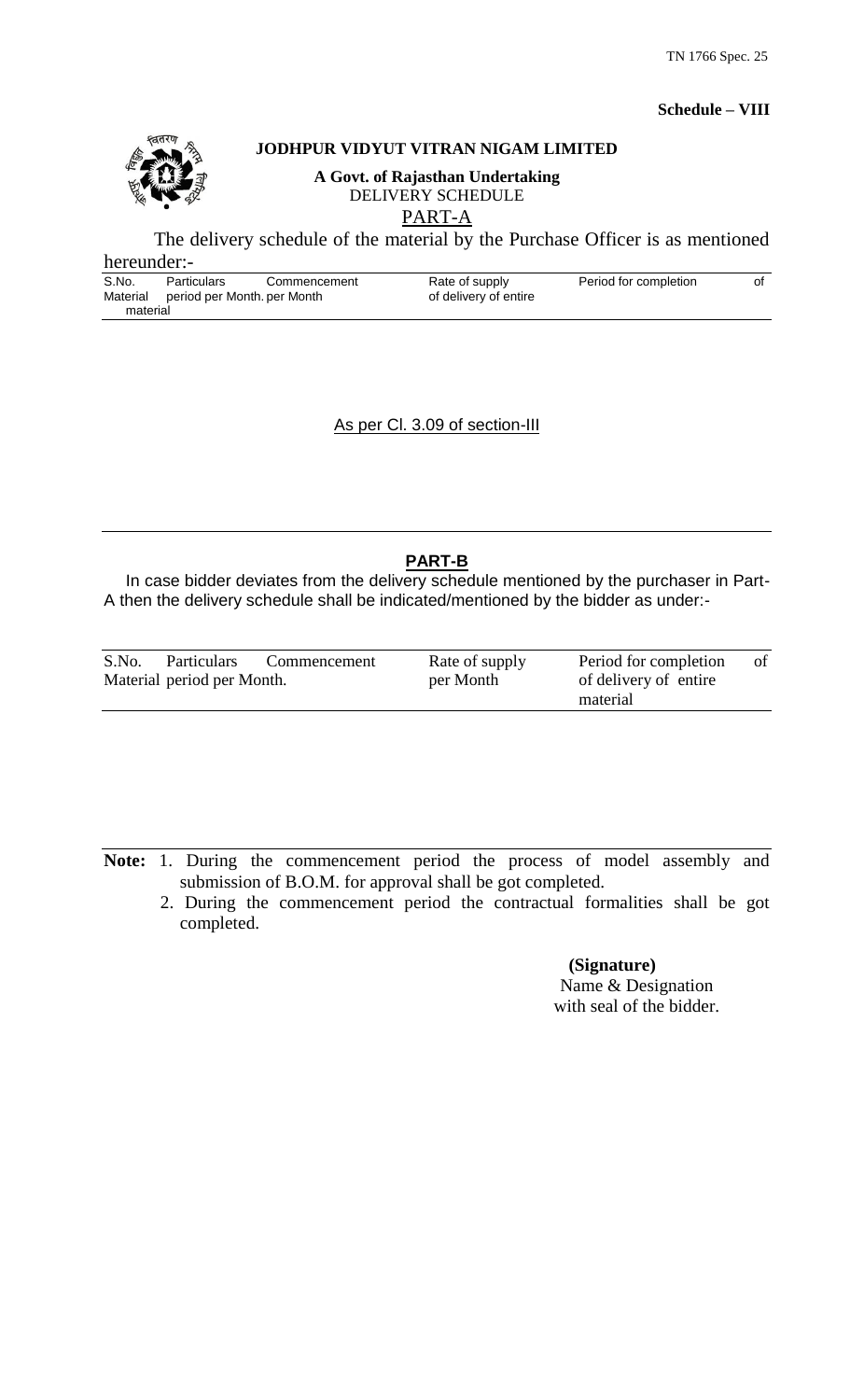**Schedule – IX**



# **JODHPUR VIDYUT VITRAN NIGAM LIMITED**

## **A Govt. of Rajasthan Undertaking**

List of Equipments and Technical Hands Available with the Firm

(To be filled in by the bidders & enclosed with the bid)

Manufacturers and / or their authorized agents who are quoting against this bid are requested to furnish the following information along-with the bid. The Purchaser will have the discretion to ignore the bid without the under noted particulars and/or ignore the bid particulars.

| 1.               | Name and Address of Manufacturer                                  |  |
|------------------|-------------------------------------------------------------------|--|
|                  | (With phone, mobile $&$ fax no.)                                  |  |
|                  |                                                                   |  |
| 2.               | Official email ID                                                 |  |
| $\overline{3}$ . | <b>GSTIN</b>                                                      |  |
| 4.               | Whether firm is proprietorship/partnership/ Limited (Please       |  |
|                  | give details and also enclose copy of memorandum of               |  |
|                  | constitution of firm along with name of directors/                |  |
|                  | partners/proprietor & their address.                              |  |
| 5.               | Place where works exist (indicate the name of the only one        |  |
|                  | works from where you want to supply the offered material).        |  |
|                  |                                                                   |  |
| 6.               | Details of machinery particularly with B.H.P. of each item        |  |
|                  | installed.                                                        |  |
| 7.               | Details of staff employed in the works                            |  |
|                  | 8. Date when started the manufacturing of item under reference    |  |
|                  | 9. List of items manufactured.                                    |  |
|                  | 10. Literature and drawings of items manufactured showing         |  |
|                  | their description, size, design and other important technical     |  |
|                  | particulars                                                       |  |
|                  | 11. Details of order so far, executed alongwith the names of      |  |
|                  | organization to whom supplied.                                    |  |
|                  | 12. Manufacturing capacity.                                       |  |
|                  | 13. Is the workshop open for inspection by the representative of  |  |
|                  | the board, if required?                                           |  |
|                  | 14. Statement of financial resources and Banking Reference        |  |
|                  | along with Balance-Sheet for previous two years                   |  |
|                  | 15. Testing facilities available for the manufactured articles in |  |
|                  | the testing laboratory of works.                                  |  |
|                  | 16. Whether the Firm is a small/medium/large scale industry.      |  |
|                  | 17. Registration No. with :-                                      |  |
|                  | i. Small Scale, National/State.                                   |  |
|                  | ii) DGTD                                                          |  |
|                  | iii) State Industries Department                                  |  |

 **(Signature)** Name & Designation with seal of the bidder.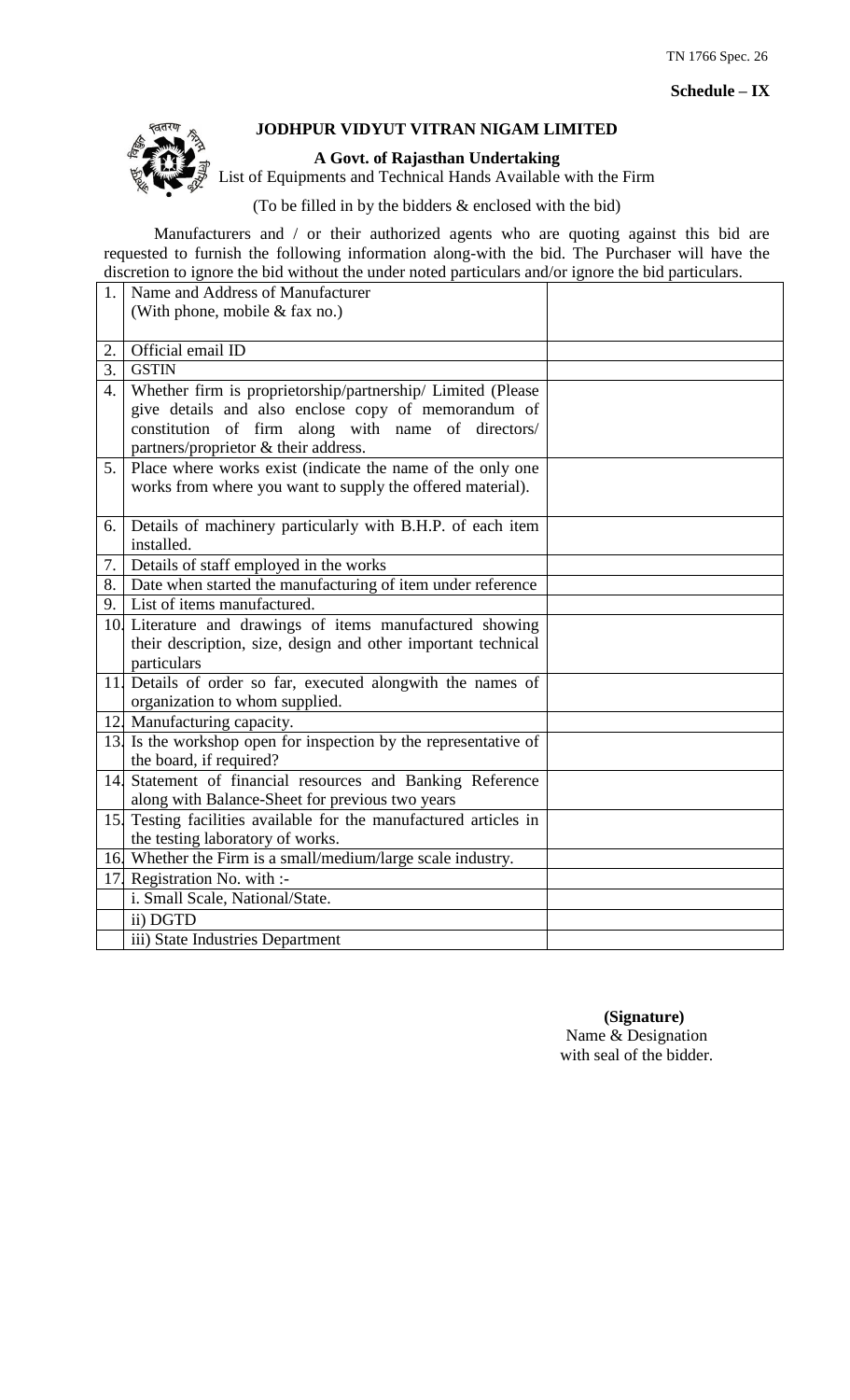TN 1766 Spec. 27

**Schedule – X**

# **GENERAL PARTICULARS ABOUT THE TENDER IN BRIEF**

## **JODHPUR VIDYUT VITARAN NIGAM LIMITED OFFICE OF THE SUPERINTENDING ENGINEER (MM&C) NEW POWER HOUSE, INDUSTRIAL AREA, JODHPUR**

TELEPHONE: 0291-2742223 FAX: 0291-2746539

#### **Two Part Bid**

#### **SPECIFICATION NO: JDVVNL/SE (MM&C)/TN- 1766 RATE CONTRACT FOR TC FUSE WIRE**

| NIT No.                          | TN-1766                                           |
|----------------------------------|---------------------------------------------------|
| Last date for receipt of tenders | 11.03.2022 upto 12:00 PM                          |
| Date & time of tender opening    | 11.03.2022 at 3:00 PM                             |
| Cost of Specification            | Rs. 2,950.00 (Two Thousand Nine Hundred & Fifty   |
|                                  | only)                                             |
|                                  | For MSME of Rajasthan: Rs. 1,475 (One Thousand    |
|                                  | Four Hundred & Seventy-Five only)                 |
| Processing of RISL               | Rs. 1,000.00 per set (One Thousand only)          |
| Bid security to be deposited     | General Bidder: Rs. 77,643.00                     |
|                                  | Sick Unit: Rs. 38,822.00                          |
|                                  | SSI unit of Rajasthan: Rs. 19,411.00 *            |
| Validity                         | 120 days from the next date of opening of techno- |
|                                  | commercial bid.                                   |
| <b>Base Date</b>                 | 01.02.2022                                        |

# **\* In case of SSI units of Rajasthan quotes less than the tendered quantity then they are required to furnish Bid Security @ 0.5% of the estimated value of quantity offered on the basis of estimated unit FOR destination price mentioned above:**

Further, while depositing the bid security amount in the office of Sr. Accounts Officer (MM&C), JdVVNL, Jodhpur, the bidders shall also furnish a certificate of SSI unit of Rajasthan and of sick unit and also to submit a letter of quantity offered by them.

# **VERY VERY IMPORTANT**

The bids not accompanied with qualification requirement, technical requirement indicated in the specification and other requirement given here under will be considered as incomplete offer and sufficient grounds for offer to be passed over:

- 1. Capacity, capability and competency proofing documents.
	- a. Capacity /orders of similar and higher rating of tendered equipment booked as on date of biding with type and rating and construction details of equipment for which order received be indicated.
	- b. Copy of purchase orders of Erstwhile RSEB /SEB`S / Electric Utilities / Govt.
- 2. Departments / Discom for similar or higher rating equipment latest executed.
- 3. Year wise past experience for last 5 years of similar or higher rating of tendered equipment.
- 4. The details of testing facilities available at the works and copies of latest type test certificates, carried out on similar ITEM.
- 5. Quality assurance plan.
- 6. Complete guaranteed technical particulars, out lines and general arrangement drawings along with Bill of Material.
- 7. Bids without Section-I, II, III & Schedules (I to X) shall be rejected.
- 8. Bids shall be furnished **through online**.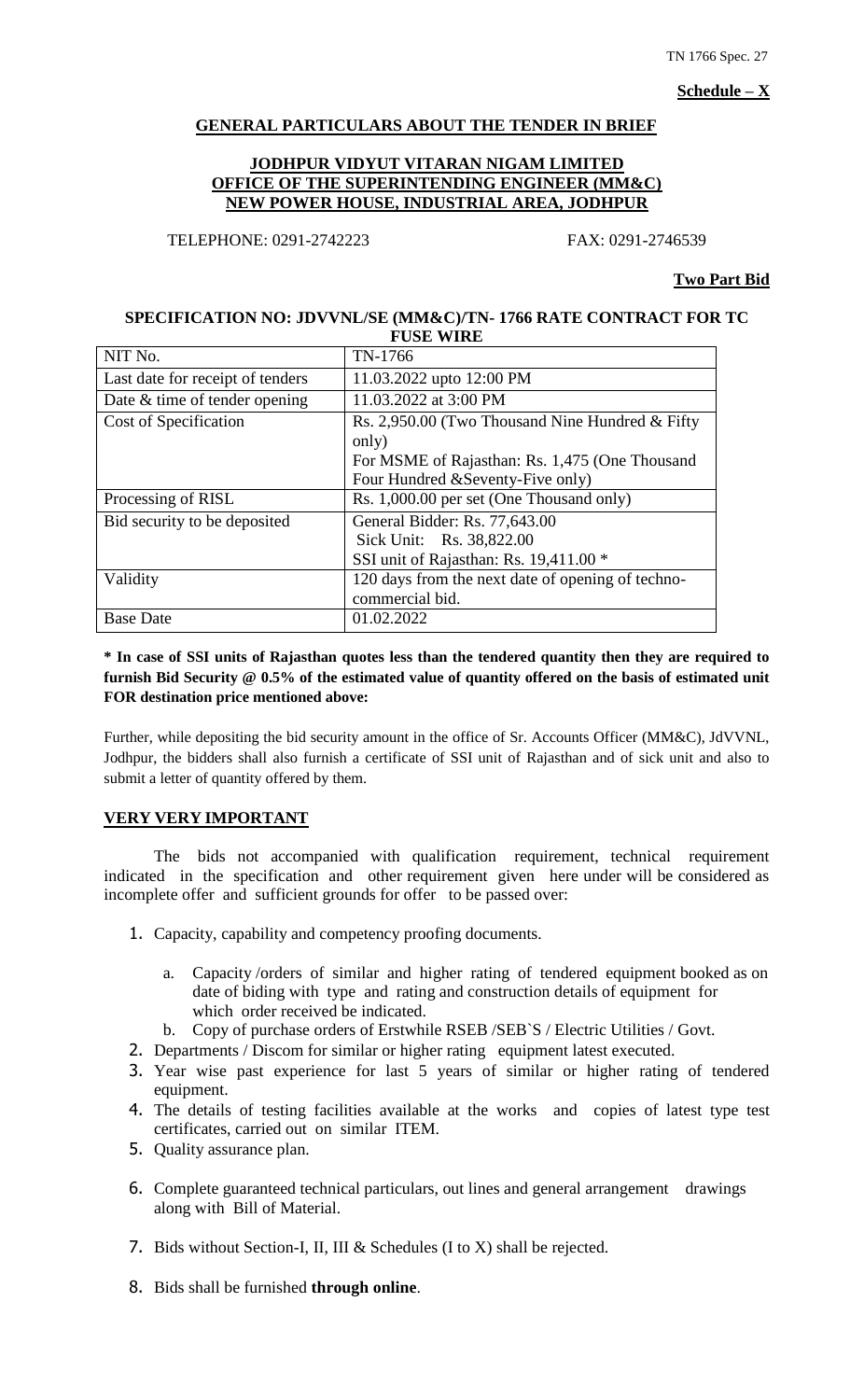- 9. JdVVNL has the right to reject any offer on the basis of track record of poor performance in execution of previous order / equipment supplied /after sales service while evaluating the Techno-Commercial bid.
- 10.JdVVNL reserves the right to accept minor deviations in standard terms and conditions and also in technical and constructional features as specified in the technical specification **(Section-III).**
- 11.Deviation of any kind shall not be quoted in price bid, if found quoted, the same shall be ignored.
- 12.The following facilities are to be provided by the supplier at his own cost to the inspecting officer of Nigam (JdVVNL): -
- i. Suitable accommodation.
- ii. Local conveyance between arrival point, place of stay, works and departure point.
- iii. The supplier shall assist in arranging return ticket and reservation on the request of the inspecting officer for which the payment shall be made by the inspecting officer. In case of joint inspection, single or shared double room accommodation shall be provided **-------------------**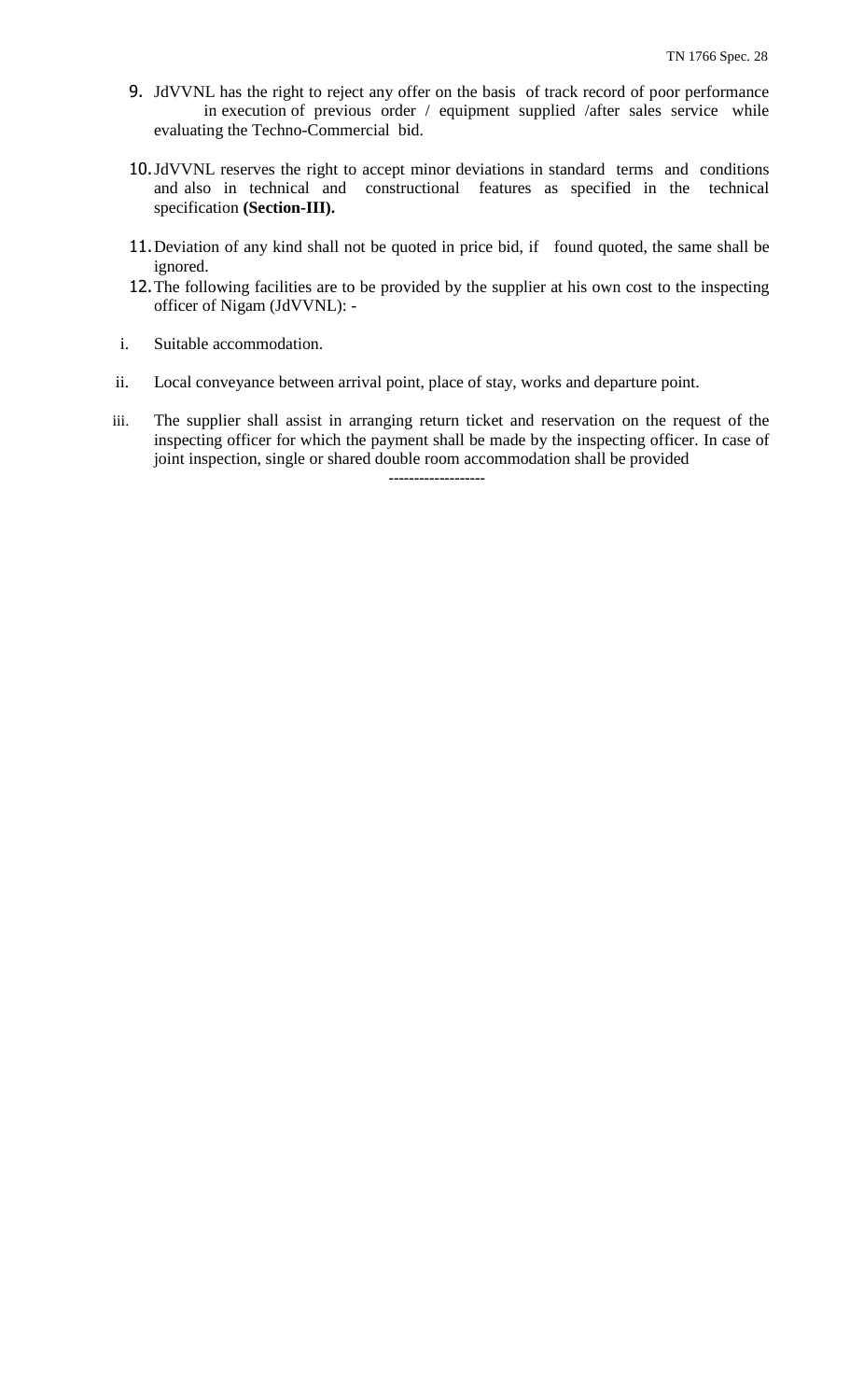# **Schedule – XI (TO BE FURNISHED ON NON-JUDICIAL STAMP WORTH Rs.100/- & DULY NOTARIZED)**

#### **FORMAT OF AFFIDAVIT**

|                | Aged |                                             |  |
|----------------|------|---------------------------------------------|--|
| Residing<br>at |      | Proprietor/Partner/Director of              |  |
| $\rm M/s$      |      | do hereby solemnly affirm and declare that: |  |

(a) My/Our above noted enterprise M/s \_\_\_\_\_\_\_\_\_\_\_\_\_\_\_\_\_\_\_\_\_\_\_\_\_\_\_\_\_has been issued acknowledgement of Entrepreneurial Memorandum Part II by the District Industries Centre\_\_\_\_\_\_\_\_\_\_\_\_\_\_\_\_\_\_\_\_\_\_\_\_\_\_. The acknowledgement No. is \_\_\_\_\_\_\_\_\_\_\_\_\_\_\_dated \_\_\_\_\_\_\_\_\_\_\_\_\_\_\_ and has been issued manufacture of following items:

| Name of Items | Production Capacity (Yearly)                                                              |
|---------------|-------------------------------------------------------------------------------------------|
| (i)           |                                                                                           |
| (ii)          |                                                                                           |
| (iii)         |                                                                                           |
| (iv)          |                                                                                           |
| (v)           |                                                                                           |
|               | (b) My/Our above noted acknowledgement of Entrepreneurial Memorandum Part-II has not been |
|               | cancelled or withdrawn by the Industries Department and that the enterprise is regularly  |

manufacturing the above items. (c) My/Our enterprise is having all the requisite plant and machinery and is fully equipped to manufacture the above noted items.

(d) The present status of the firm is as per acknowledgment of Entrepreneurial Memorandum Part-II issued on the date of District Industries Center, \_\_\_\_\_\_\_\_\_\_.

Place\_\_\_\_\_\_\_\_\_\_\_\_\_\_\_\_\_\_

Signature of Proprietor/Director Authorized Signatory With Rubber Stamp and date

| <b>VERIFICATION</b> |  |                                                                                            |  |                                      |  |                                              |  |  |
|---------------------|--|--------------------------------------------------------------------------------------------|--|--------------------------------------|--|----------------------------------------------|--|--|
|                     |  | $S/\alpha$                                                                                 |  | Aged Years residing at               |  |                                              |  |  |
|                     |  |                                                                                            |  | Proprietor/ Partner/ Director of M/s |  |                                              |  |  |
|                     |  |                                                                                            |  |                                      |  | verify and confirm that the contents at (a), |  |  |
|                     |  | $(h)$ (a) $h$ (d) above are two and compatibo the heat of my travulades and nothing heales |  |                                      |  |                                              |  |  |

(b), (c) & (d) above are true and correct to the best of my knowledge and nothing has been concealed therein. So, help me God.

**DEPONENT**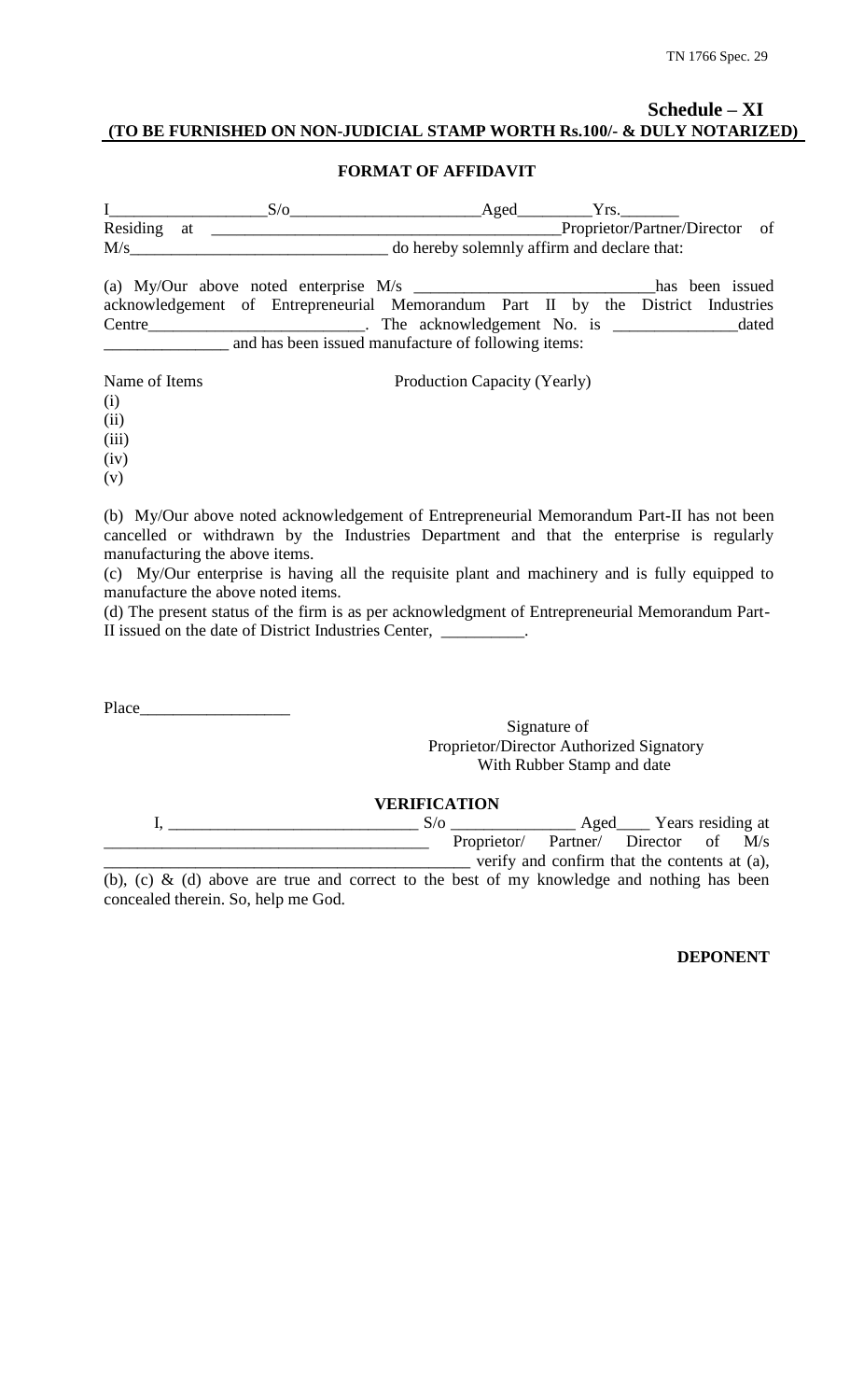#### **GENERAL Amendments in GCC & ITB**

#### **1) Wherever EMD and Security Bank Guarantee (SBG), are appearing in the ITB, GCC & other Bidding Documents, same is hereby replaced by BID SECURITY as under:-**

#### **BID SECURITY**

Bid security shall be 2% **of the estimated value of subject matter of procurement put to bid.** In case of Small Scale Industries of Rajasthan it shall be 0.5% of the **quantity offered** for supply and in case of sick industries, other than Small Scale Industries, whose cases are pending with Board of Industrial and Financial Reconstruction, it shall be 1% of the value of bid. Every bidder, if not exempted, participating in the procurement process shall be required to furnish the bid security as specified in the notice inviting bids.

#### **In case SSI unit of Rajasthan quotes the less than the tendered quantity, then they are required to furnish Bid Security @ 0.5% of the value of the quantity offered by them, failing which bid shall be considered non-responsive.**

The Bid Security amount (as applicable) to be paid by Demand Draft/Banker"s Cheque in favour of SR. AO (CASH & CPC), JDVVNL, Jodhpur (payable at Jodhpur) 342003 **upto 4.00 p.m. upto one WORKING day prior to schedule date of opening** of respective bid or Bank Guarantee, in specified format, of a scheduled bank in favour of Superintending Engineer (MM&C), JDVVNL, Jodhpur, be deposited to the Sr.Accounts Officer (MM&C), JDVVNL, New Power House, Industrial Area,Jodhpur-342003 **upto 4.00 p.m. upto one WORKING day prior to schedule date of opening** of respective bid and obtain a receipt/acknowledgement thereof. No other mode of deposit shall be accepted. At the time of depositing the Bid Security amount or Bank Guarantee, the bidder shall also furnish self attested and duly attested by Notary, the documentary evidence of SSI/MSME unit of Rajasthan or of sick unit (as applicable) along with affidavit as per schedule X on Non-Judicial Stamp of Rs. 100/-.

The Bank Guarantee against Bid Security be issued by Nationalized / Scheduled Bank. The same may be accepted after confirmation byissuing Bank. If any Bid Security Bank Guarantee not is proper format / not confirmed by the issuing Bank the same would not be accepted and the bidder would be immediately shorted out from bid process.

 The Micro, Small & Medium Scale Industries of Rajasthan and sick industries, other than Small Scale Industries, whose cases are pending before the Board of Industrial and Financial Reconstruction (BIFR) shall furnish self-attested documentary evidence duly attested by Notary to claim the above.

### **2) Wherever Performance Bank Guarantee (PBG) and Composite Bank Guarantee (CBG) are appearing in the ITB, GCC & other Bidding Documents, same are hereby replaced by PERFORMANCE SECURITY as under:-**

## **PERFORMANCE SECURITY**

- (i) Performance security shall be solicited from all successful bidders except the department's of the State Government and undertakings, corporations, autonomous bodies, registered societies, co-operative societies which are owned or controlled or managed by the State Government and undertakings of the Central Government. However, a performance security declaration shall be taken from them. The State Government may relax the provision of performance security in particular procurement or any class of procurement.
- (ii) The amount of performance security shall be **five percent** of the amount of supply order in case of procurement of goods and services and **ten percent** of the amount of work order in case of procurement of works. In case of **Micro, small and Medium scale Industries** of Rajasthan it shall be **one percent** of the amount of quantity ordered for supply of goods and in case of sick industries, other than Small Scale Industries, whose cases are pending before the Board of Industrial and Financial Reconstruction (BIFR), it shall be **two percent** of the amount of supply order.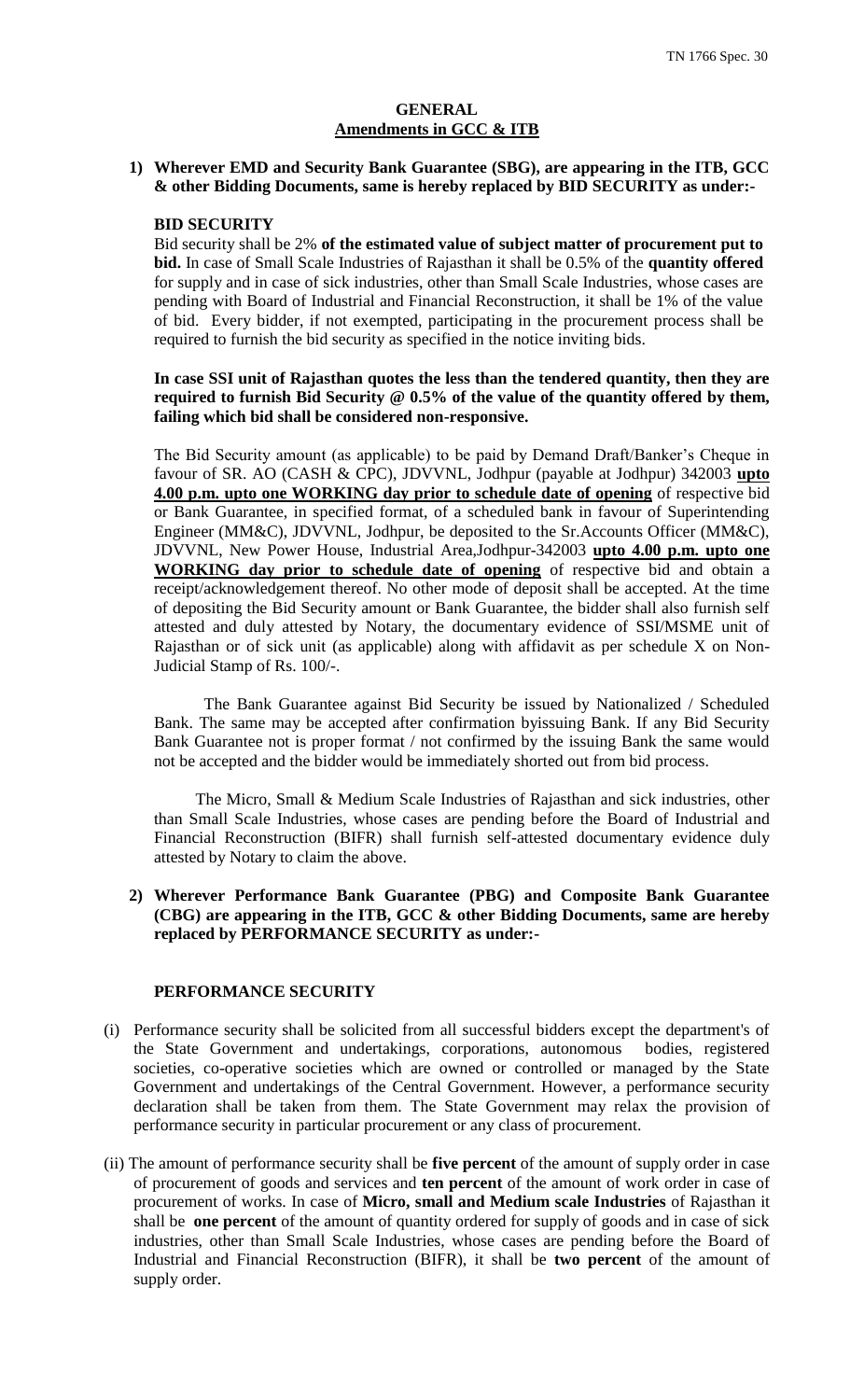## **3) VENDOR REGISTERATION**

**Therelaxation/exemption given to the registered vendors of the Nigam in respect of EMD/SBG, wherever appearing in the ITB, GCC & other Bidding documents, are hereby WITHDRAWN.**

## **4) The indirect taxes i.e. Excise Duty, Service Tax, VAT/CST, Entry Tax etc. mentioned in G.C.C., may now be read as G.S.T.**

#### **5) Due Date of payment:**

Payment shall be due and payable by the purchaser in accordance with the provision of the contract within a reasonable period from the date of receipt of each invoice by the contractor / supplier duly supported by a certificate of the Engineer. The purchaser will take all possible effort to make payment to the contractor / supplier generally on  $45<sup>th</sup>$  day after receipt of duly verified challans / receipts / bill in the office of paying authority {Sr. Accounts Officer (Cash & CPC) Jodhpur Discom, Jodhpur / Concerned Circle Accounts Officer} and completion of contractual formalities. But in case of delay in payment the purchaser shall not be liable to pay any interest on the outstanding amount to the contractor / supplier.

i. The GST will be charge extra at the prevailing rate on all the settlement fees as applicable and amended time to time.

#### **7) APPEAL**:

i. If any Bidder or prospective bidder is aggrieved that any decision, action or omission of the procuring entity is in contravention to the provisions of this Act or the rules or guidelines issued there under, he may file 1st & 2nd appeal under section 38 of RTPP Act-2012 to the following appeal authorities **within a period of ten days from the date of such decision or action, omission, as the case may be, clearly giving the specific ground or grounds on which he feels aggrieved:** 

| Sr.No | Type of Appeal | Name & Designation of appellate authority  |
|-------|----------------|--------------------------------------------|
|       | First appeal   | Chairman, Discoms                          |
|       |                |                                            |
|       | Second appeal  | Energy Department, Government of Rajasthan |

ii) The form of appeal shall be as per Rule 83 of RTPP Rules, 2013 and memorandum of appeal shall be filled as per form-1 as prescribed under RTPP Rules, 2013.

Fee for appeal: - Subject to rule 84 of the RTTP Rule 2013 the fee shall be as under:-

a. For First Appeal:- Rs. 2,500/- (Rupees Two Thousand Five Hundred Only)+GST.

b. For Second Appeal:- Rs. 10,000/- (Rupees Ten Thousand Only)+GST.

iii) It is further intimated that the fee shall be paid in the form of Demand Draft of Bankers Cheque of a Scheduled Bank payable in the name of Sr. Accounts Officer (Cash & CPC), JdVVNL, Jodhpur.

iv) Provided that after the declaration of a Bidder as successful the appeal may be filed only by a Bidder who has participated in procurement proceedings:

v) Provided further that in case a Procuring Entity evaluates the Technical Bids before the opening of the Financial Bids, an appeal related to the matter of Financial Bids may be filed only by a Bidder whose Technical Bid is found to be acceptable.

vi) The officer to whom an appeal is filed under para (1) shall deal with the appeal as expeditiously as possible and shall endeavour to dispose it of within thirty days from the date of the appeal.

vii) If the officer designated under para (1) fails to dispose of the appeal filed within the period specified in para (2), or if the Bidder or prospective bidder or the Procuring Entity is aggrieved by the order passed by the First Appellate Authority, the Bidder or prospective bidder or the Procuring Entity, as the case may be, may file a second appeal to Second Appellate Authority specified in the Bidding Document in this behalf within fifteen days from the expiry of the period specified in para (2) or of the date of receipt of the order passed by the First Appellate Authority, as the case may be.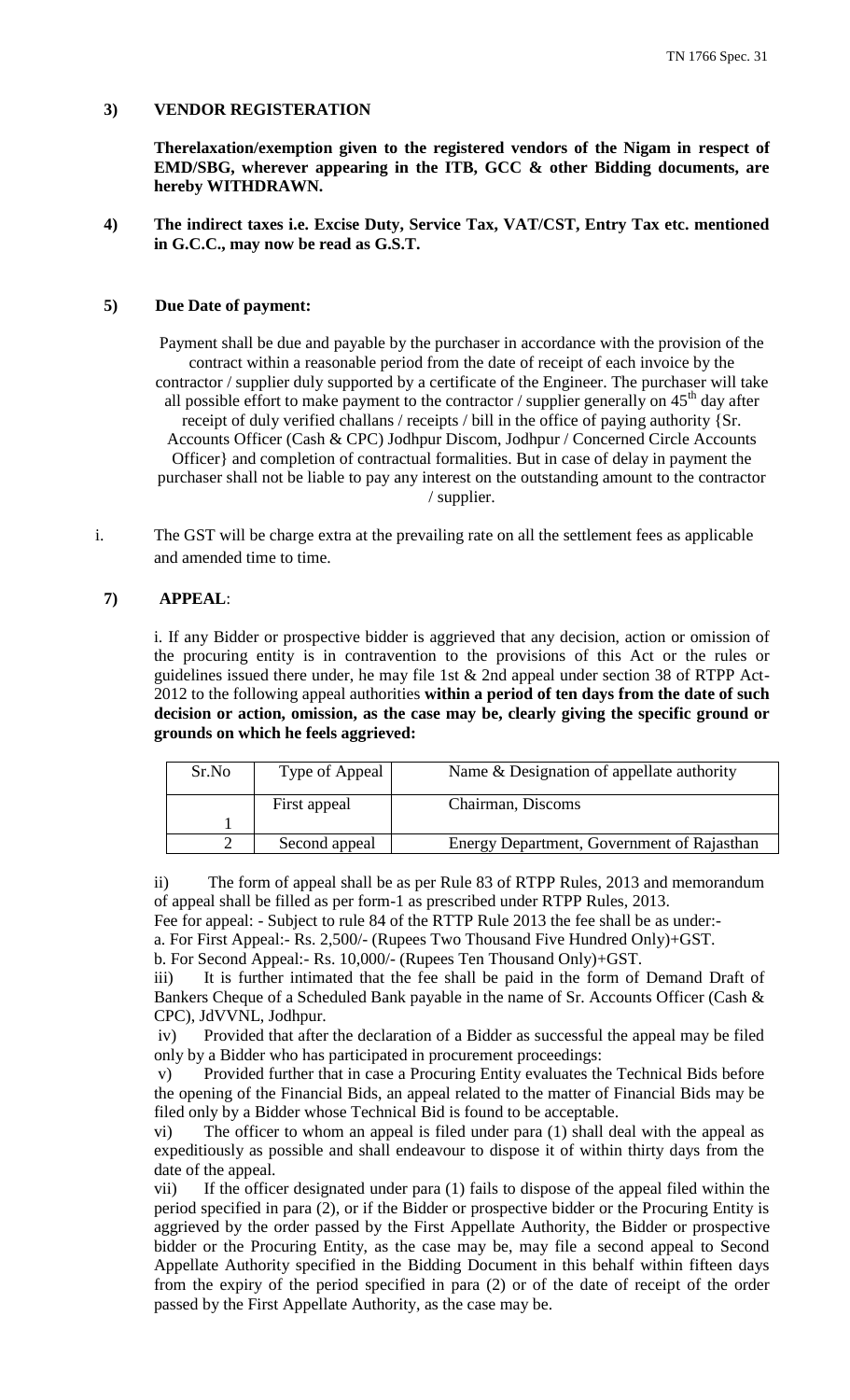**8)** The bidders should be qualified, not be insolvent, not be in receivership, not be bankrupt or being wound up, should not have affairs administered by a court or a judicial officers, should not have business activities suspended, should not be blacklisted or debarred by any utility/ government agency, should not have a conflict of interest. For this bidder is required to furnish a Declaration as per Appendix-B, on Rajasthan Non-Judicial Stamp Paper of Rs. 100/ (excluding surcharge on Stamp Paper, as per rules)."

**9)** In case the terms & conditions mentioned in PO, ITB & GCC are modified/differ from RTPP Act, then RTPP Act shall supersede.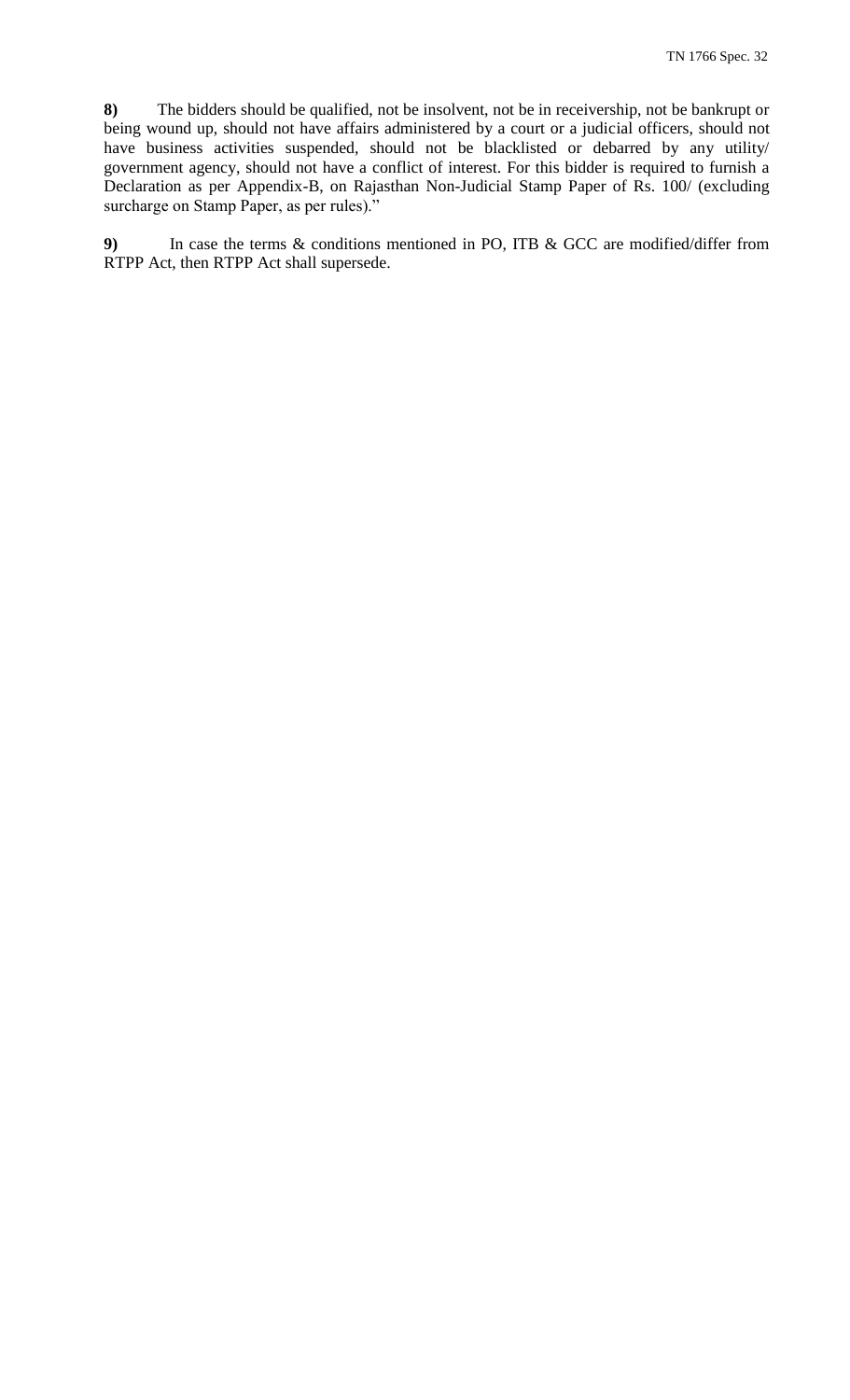#### **ADDENDUM IN ITB**

**Addendum in the provision of Instruction to Bidder (ITB) in the clause No. 1.12.2 for quantity allocation as per award criteria of purchase manual in accordance to the clause no. 74 of RTPP rules:**

#### **1.12.2 (A) for quantity allocation**

#### **(i) Trial order under Para No. 22.17 (a) & (b) of purchase manual**

(a) Any bidder located within or outside the state of Rajasthan has participated for the first time in a particular Discom& meeting minimum qualification requirement and has supplied the tendered material/or of higher rating in other utility shall be treated as an old supplier. Rajasthan"s firms although supplied in past but not meeting minimum quantity supplied criterion including altogether new units which have not supplied any quantity but having adequate & required manufacturing and testing facility and technical know-how of the tendered material shall be considered as new firms and would be eligible for trial order only. In case supply made to the licensed power utility outside India, the C.A. certificate furnished by the firm shall be considered.

Note:- The material supplied and accepted for same/higher rating for turnkey project (s) to a licensed power utility/Govt. shall be considered for the purpose of evaluating criteria. The certificate given by C.A. shall indicate above quantity separately.

(b) (i) The trial order for a particular item shall not generally exceed 10% of the total quantity considered for placement of order. This ceiling may, however, be relaxed by the corporate level purchase committee up to the extent of 30% to take the advantage of lower price where situation of differential price offering is arising.

(ii) The capacity & capability assessment of a bidder located outside state of Rajasthan who otherwise qualifies but is participating for the first time shall not be carried out.

Similarly, for the tendered item(s) where the valid BIS license is an essential qualification requirement and the bidder possesses the valid BIS but new to the utility. The capacity/capability assessment of such a bidder shall also not be carried out.

#### **(ii) Award criteria under Para No. 10.2 (iii) of purchase manual**

(a) In case of distribution transformers of rating 40 KVA and below, LT cables & conductors and fabricated steel items, order quantity may be distributed in the following manner:-

| 20% to L1   |
|-------------|
| $15%$ to L2 |
| 10% to L3   |
| $05%$ to L4 |

50% to be distributed equally among other firms subject to the condition that not more than 5% of the quantity to be purchased will be allotted to any one of such firms. The balance, if any will be distributed in the same proportion as indicated above among the first four firms.

(b) In case of other items except poles, order quantity may be distributed in the following manner:-

| $40\%$ to L1 |
|--------------|
| $20\%$ to L2 |
| $10\%$ to L3 |
| 06% to L4    |

The balance quantity may be equally distributed among other firms subject to the condition that not more than 4% of the quantity to be purchased will be allotted to any one of such firm. The balance, if any will be distributed in the same proportion as indicated above among the first four firms.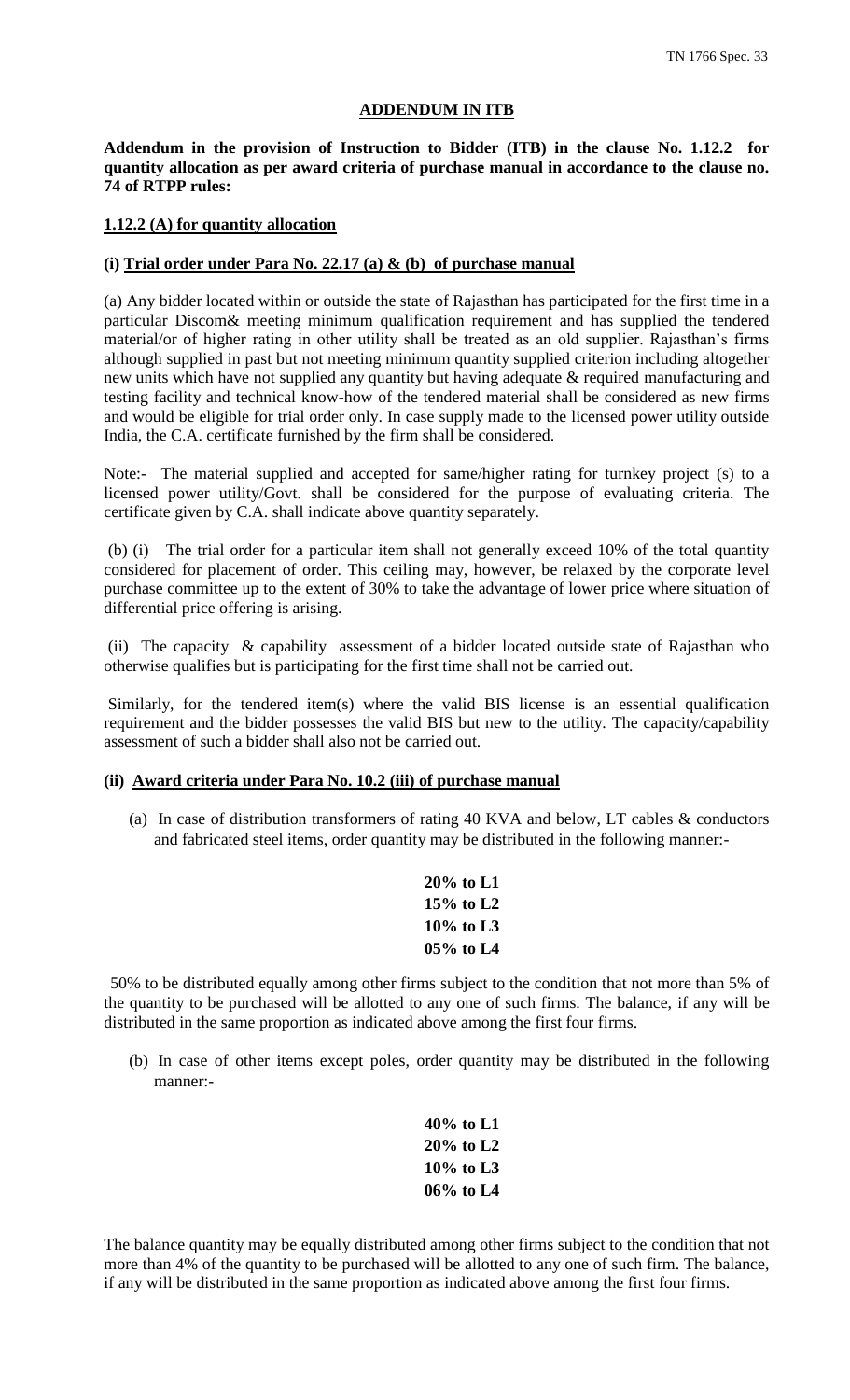(c) In case of poles, the order may be awarded on the basis of landed cost (material and transportation taken together). The allocation of quantity location/destination wise may be made among the eligible firms in equal proportion as far as possible.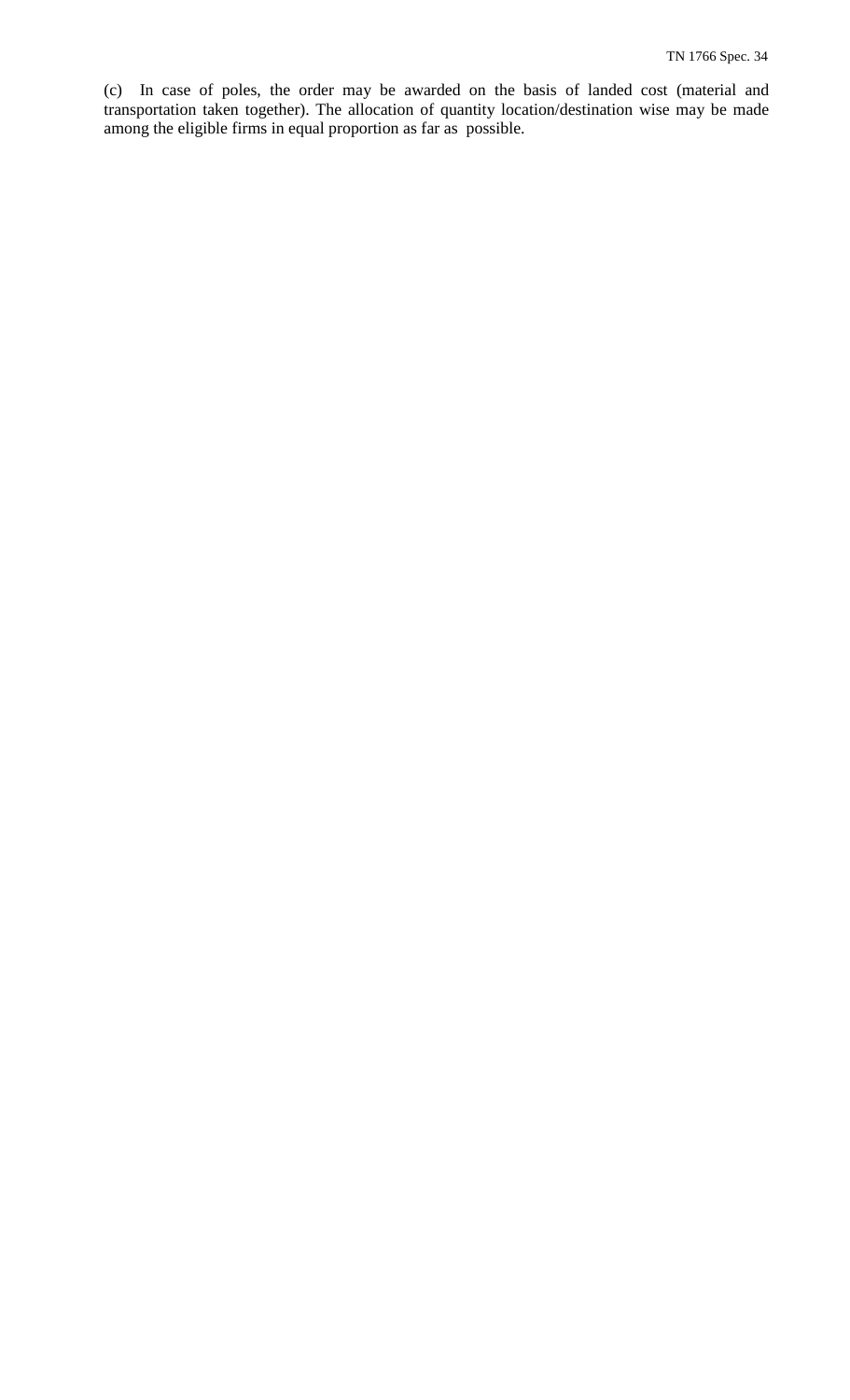# **APPENDIX-A**

Bank Guarantee No. Security Amount : \_\_\_\_\_\_\_ Issued on dated : \_\_\_\_\_\_\_\_. Valid upto : \_\_\_\_\_\_\_\_\_ Claim upto / Grace period:

#### **PERFORMA OF BANK GUARANTEE FOR BID SECURITY**

(Bank Guarantee in lieu of bid Security on non-judicial Stamp Paper of Rajasthan State of 0.25% of the B.G. value or Rs.25,000/-, whichever is less)

To,

The Superintending Engineer (MM&C), Jodhpur Vidyut Vitaran Nigam Limited, Jodhpur.

1. Whereas (name of the Bidder) (hereinafter called "the Bidder") has submitted its bid dated \_\_\_\_\_\_ (date of submission of bid) for \_\_\_\_\_\_\_\_ (name of contract/ name of the material with Bid no. / TN No. \_\_\_\_\_) (hereinafter called "the Bid").

2. KNOW ALL PEOPLE by these presents that WE \_\_\_\_\_\_\_\_\_\_\_\_\_\_ (name and address of branch of Bank ) of \_\_\_\_\_\_\_\_\_\_ (name of country), having our registered office at \_\_\_\_\_\_\_\_\_\_\_\_\_\_\_\_\_\_\_\_\_\_ (addresses of bank) (hereinafter called "the Bank"), are bound unto

(name of Purchaser) (hereinafter called "the Purchaser") in the sum of Rs. \*\_\_\_\_\_\_\_\_\_\_\_\_\_ for which payment well and truly to be made to the said Purchaser, the Bank binds itself, its successors, and assigns by these presents sealed with the Common Seal of the said Bank this \_\_\_\_\_\_\_\_ day of \_\_\_\_\_\_\_ 20\_\_\_\_. said Bank this \_\_\_\_\_\_\_ day of \_\_\_\_\_\_ 20\_\_\_\_.

3. THE CONDITIONS of this obligation are :

i. If the bidder withdraws its Bid during the period of bid validity specified by the Bidder in the Bid Form; or

ii. If the bidder refuses to accept the correction of error in his Bid; or

iii. If the bidder, having been notified of the acceptance of its Bid by the purchaser during the period of bid validity:

a. Fails or refuses to execute the Contract Agreement within the time specified in purchase / work order, if required, or

b. Fails or refuses to furnish the performance security within the time specified in purchase / work order in accordance with the GCC, or

c. Fails to commence supply of goods or services or execute work as per purchase / work order within time specified.

iv. If the bidder breaches any provision of the Code of integrity specified in the RTPP Act and Chapter VI of the RTPP Rules.

4. We undertake unconditionally and irrevocably to guarantee as primary obligator and not as surety merely to pay to the purchaser a sum of Rs. \_\_\_\_\_\_\_\_\_\_\_\_\_ (in words Rs.

\_\_\_\_\_\_\_\_\_\_\_\_\_\_\_\_\_\_\_\_\_\_\_\_\_\_\_\_\_\_\_\_\_\_\_\_\_\_) upon receipt of its first written demand, without the purchaser having to substantiate its demand, provided that in its demand the Purchaser will note that the amount claimed by it is due to it owing to the occurrence of one or all of the above three conditions specifying the occurred condition or conditions.

5. The decision of the Superintending Engineer (MM&C), Jodhpur Vidyut Vitaran Nigam Limited, Jodhpur shall be final whether breach has been committed on the right to demand the amount of guarantee from us which has accrued to the purchaser.

6. This guarantee shall not cease or determine, if the purchaser grants time or indulgence or vary the terms of the contract with the Contractor or without our consent or knowledge.

7. The guarantee herein contained shall not be affected by any change in the constitution of the Contractor.

8. We \_\_\_\_\_\_\_\_\_\_(Bank Name) further undertake not to revoke this guarantee during its currency except with the previous consent of the Superintending Engineer (MM&C), Jodhpur Vidyut Vitaran Nigam Limited, Jodhpur.

9. All disputes arising under the said guarantee between the Bank and the Nigam or between the Contractor and the Nigam pertaining to the guarantee, shall be subject to the jurisdiction of the Courts in Jodhpur, Rajasthan alone.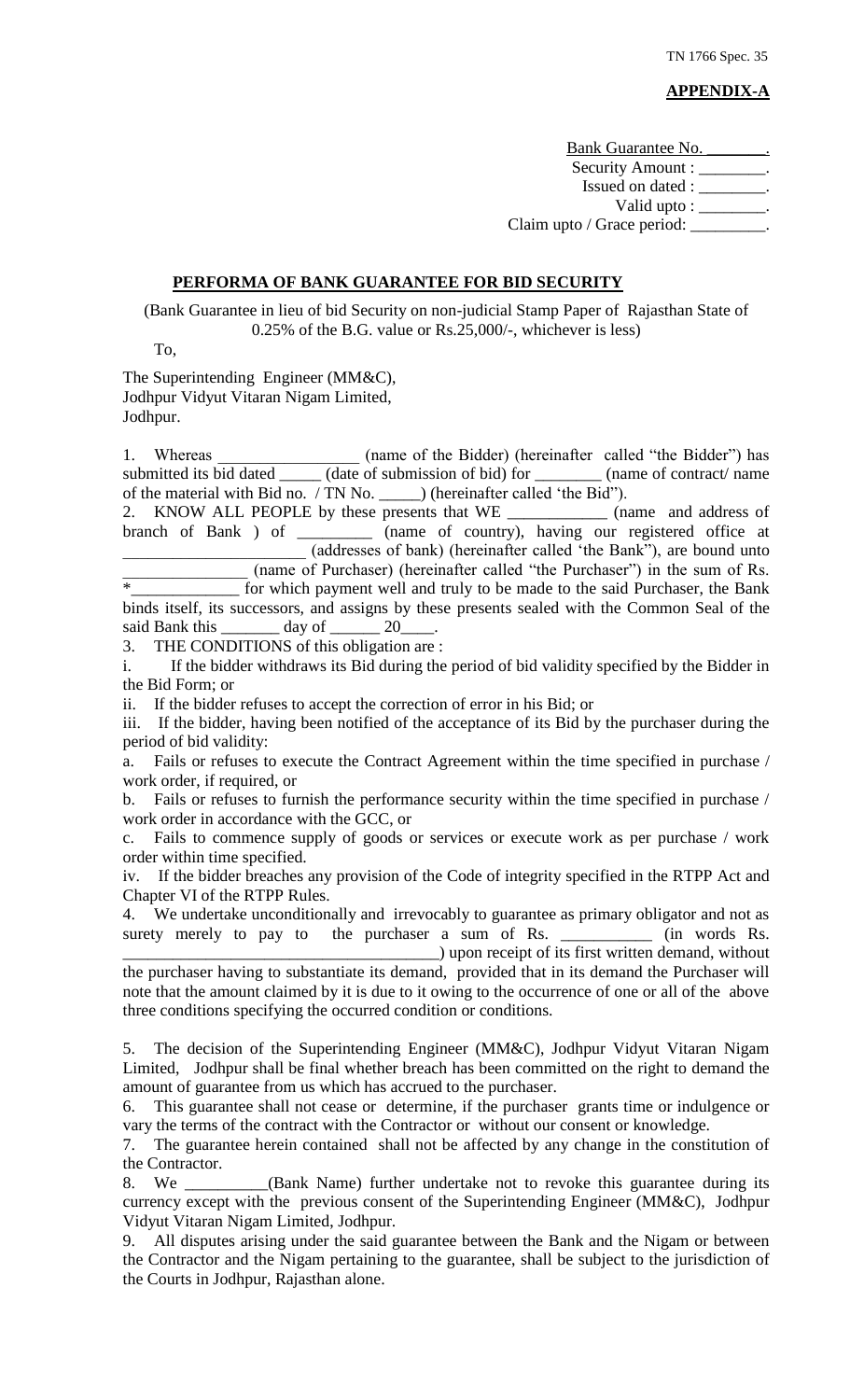10. This guarantee will remain in force up to and including one hundred eighty (180) days after the date of the opening of bids, i.e. upto \_\_\_\_\_\_\_\_\_\_\_, with a further grace period of Ninety (90) days and any demand in respect thereof should reach the Bank not later than the above date.

> Yours faithfully, Bankers (EXECUTANT) Signed by the above named Bank in presence of : (signature with full Name and Address)

Witness :

1. \_\_\_\_\_\_\_\_\_\_\_\_\_\_\_\_\_\_. 2. \_\_\_\_\_\_\_\_\_\_\_\_\_\_\_\_\_\_.

Attested by Notary Public, First Class Magistrate or directly confirmed by the executing Bank.

\* The Bidder should insert the amount of the guarantee in words and figures denominated in the currency of bid.

**Note** : In case the bid is submitted by a Joint Venture, the Bid Bank guarantee shall be in the name of Lead partner or in the name of joint venture partners submitting the Bid covering all the partners of the joint venture.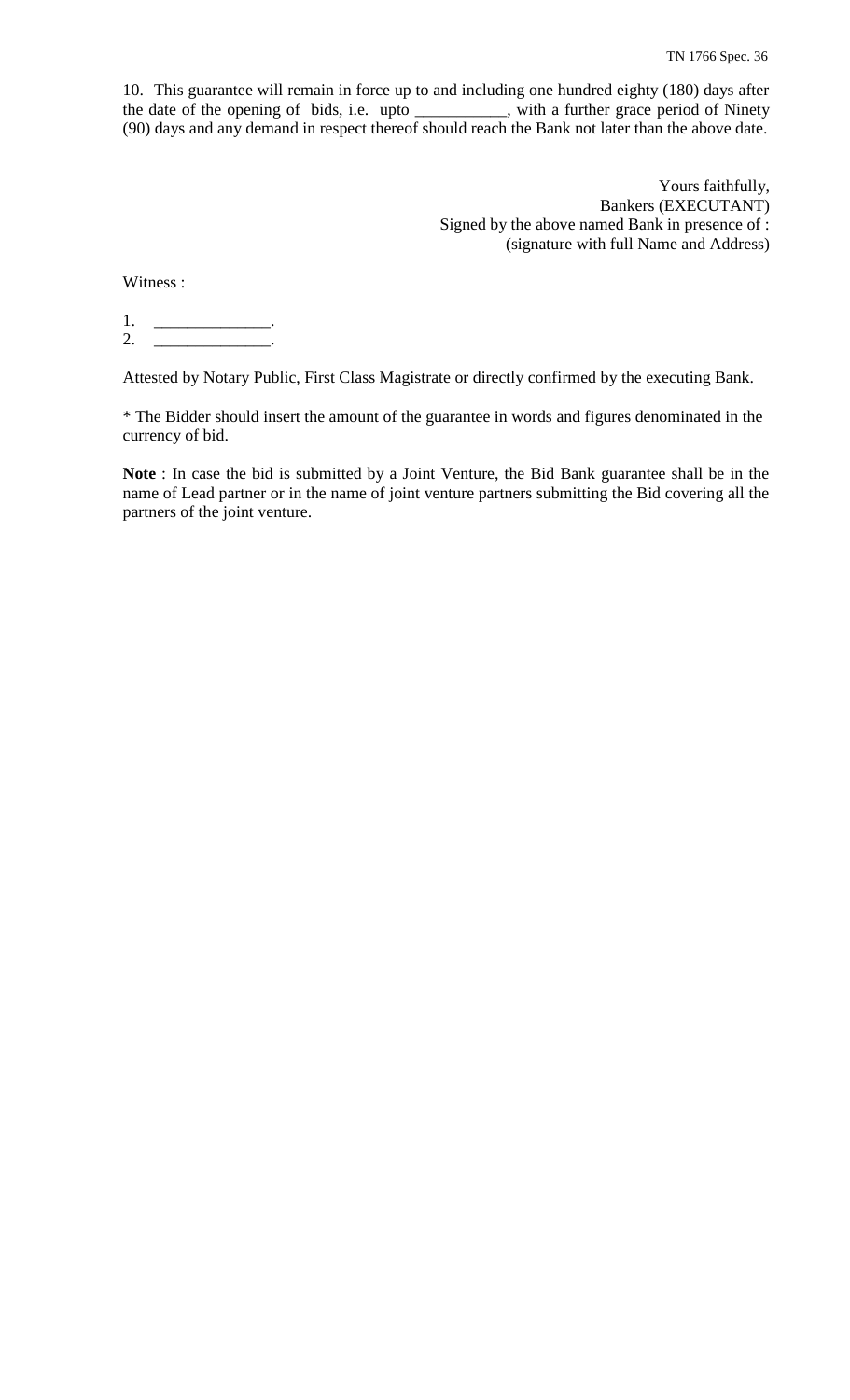# **APPENDIX-B**

# **Declaration by the Bidder**

(On Rajasthan Non-Judicial Stamp Paper worth Rs.100/- + Surcharge on Stamp Paper as per rules)

In relation to my/ our bid submitted to SE (MM&C) JdVVNL, Jodhpur, For procurement of \_\_\_\_\_\_\_\_\_\_\_\_\_\_\_\_\_\_\_\_\_\_\_\_\_\_\_\_\_\_\_\_\_\_\_\_\_\_\_\_\_\_\_\_\_\_\_\_\_\_\_\_\_\_\_ in response to their notice inviting bids under TN- VWe hereby declare that : -

We are qualified, not insolvent, not in receivership, not bankrupt or being wound up, not have affairs administered by a court or a judicial officers, not have business activities suspended, not blacklisted or debarred by any utility/ government agency, not have a conflict of interest.

Signed\_\_\_\_\_\_\_\_\_\_\_\_\_\_\_\_\_\_\_\_\_\_\_\_\_\_\_\_\_\_\_\_ Name\_\_\_\_\_\_\_\_\_\_\_\_\_\_\_\_\_\_\_\_\_\_\_\_\_\_

In the capacity of  $\qquad \qquad$ 

Duly authorized to sign the bid for an on behalf of :

Dated on \_\_\_\_\_\_ day of \_\_\_\_\_\_\_\_\_\_\_\_\_\_\_\_

Corporate Seal \_\_\_\_\_\_\_\_\_\_\_\_\_\_\_\_\_\_\_\_\_\_\_\_\_\_\_

**\_\_\_\_\_\_\_\_\_\_\_\_\_\_\_\_\_\_\_**